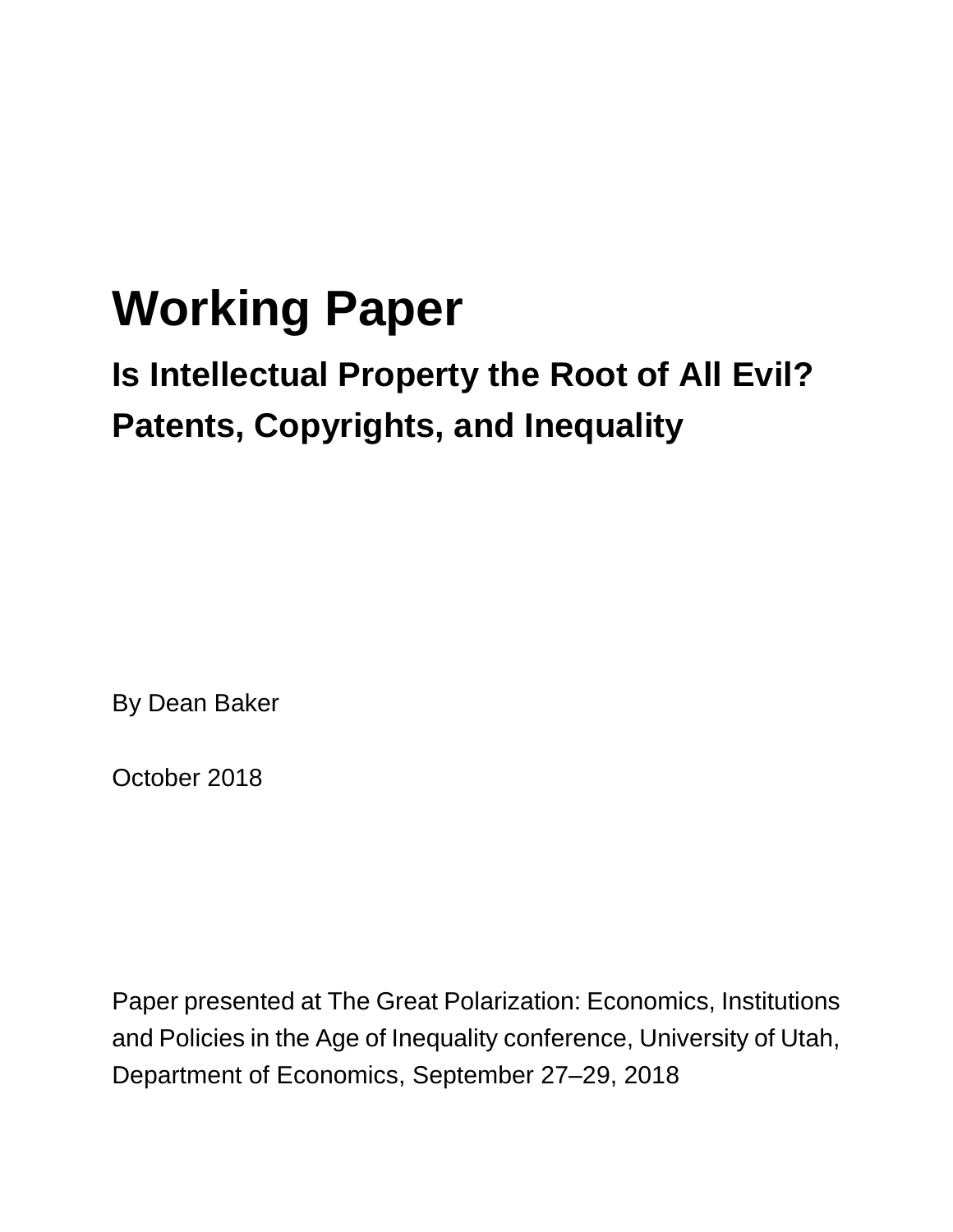### **Contents**

| $Introduction                           3 $ |  |
|---------------------------------------------|--|
|                                             |  |
|                                             |  |
|                                             |  |
|                                             |  |
|                                             |  |
|                                             |  |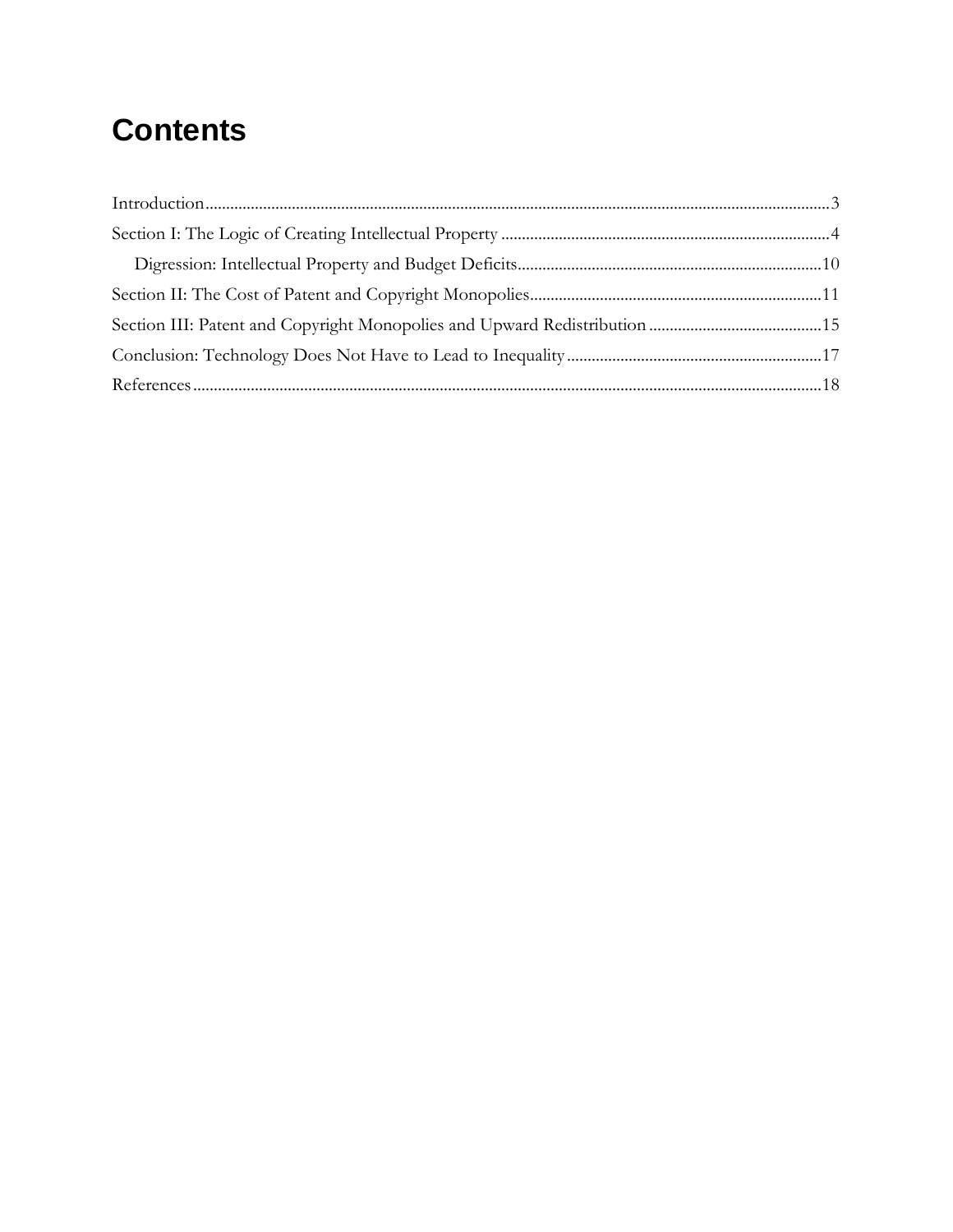### <span id="page-2-0"></span>**Introduction**

This paper raises three issues on the relationship between intellectual property and inequality. The first is a simple logical point. Patents, copyrights, and other forms of intellectual property are public policy. They are not facts given to us by the world or the structure of technology somehow. While this point should be self-evident, it is rarely noted in discussions of inequality or ways to address it.

The second issue is that there is an enormous amount of money at stake with intellectual property rules. Many items that sell at high prices as a result of patent or copyright protection would be free or nearly free in the absence of these government granted monopolies. Perhaps the most notable example is prescription drugs where we will spend over \$420 billion in 2018 in the United States for drugs that would almost certainly cost less than \$105 billion in a free market. The difference is \$315 billion annually or 1.6 percent of GDP. If we add in software, medical equipment, pesticides, fertilizer, and other areas where these protections account for a large percentage of the cost, the gap between protected prices and free market prices likely approaches \$1 trillion annually, a sum that is more than 60 percent of after-tax corporate profits.

The third issue is that the effect of these protections is to redistribute income upward. This can be seen most easily in looking at the origins of the fortunes of some of the country's richest people, starting with Bill Gates. It also is apparent from looking at the leading companies in terms of market capitalization and profits, starting with Apple.

In addition, the demand for people with advanced skills in computer science, biotechnology, and other technical areas is highly dependent on the patent and copyright monopolies which ultimately pay for their work. With a different set of rules for promoting innovation and creative work, there could be far less demand for their work. While it can be debated whether or not that situation is desirable, the point is that this is a policy decision, not anything that is determined by technology or the natural development of the economy.

Instead of being a sidebar pursued by a small clique of economists and people concerned about access to medicines, rules on intellectual property should play a central role in debates on inequality. There is a huge amount at stake in setting these rules and those concerned about inequality should be paying attention.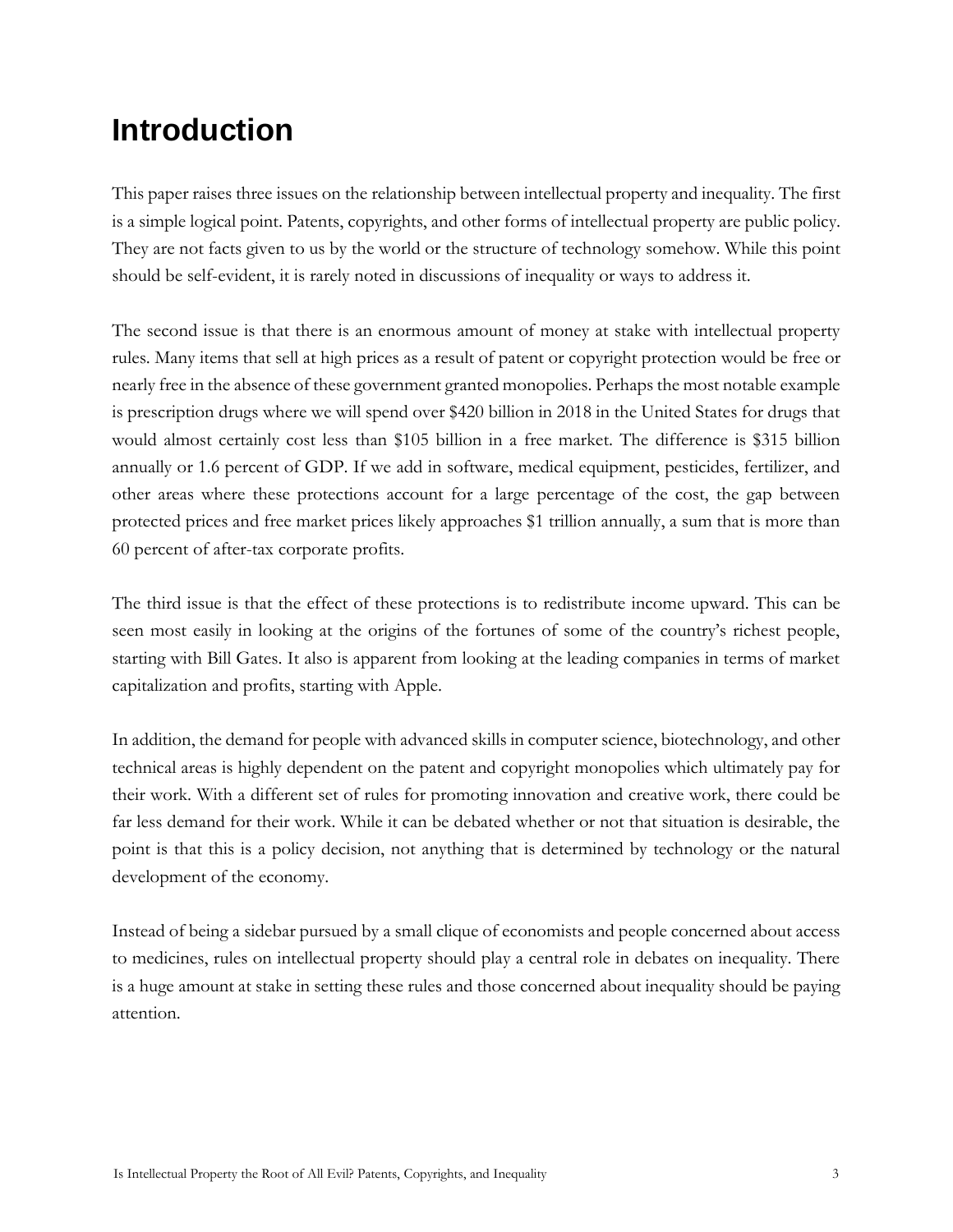### <span id="page-3-0"></span>**Section I: The Logic of Creating Intellectual Property**

Grants of intellectual property are explicitly designed as a mechanism by which the government provides incentives for certain types of activity. The wording in the Constitution could not be clearer on this point. In listing the powers of Congress in Section 8, the eighth item listed is:

*"To promote the Progress of Science and useful Arts, by securing for limited Times to Authors and Inventors the exclusive Right to their respective Writings and Discoveries." <sup>1</sup>*

This is very clearly describing the monopolies granted by patents and copyrights as policy tools to promote innovation and creative work. Somehow this basic fact — that patent and copyright monopolies are tools of public policy — seems to have largely disappeared in public debate. The point matters because everything about these monopolies is determined by government policy, not facts of nature or the course of technology.

At the most basic level, the duration of the monopoly is the result of an explicit decision as to how much incentive to provide. The duration of both patents and copyrights have been lengthened in the last four decades. In the case of patents, the duration had varied by type but ranged from 14 to 17 years from the date of issuance. It is now 20 years from the date of application. There have been efforts to make it even longer. Copyright duration had been 55 years until the mid-1970s. Since then it has been raised three times and now stands at 105 years. It had been just 28 years from 1790 until 1831.

In addition to setting the length of patent and copyright protection, the government also decides what items are subject to these protections. In the last four decades, the realm of items potentially subject to patent protection has been expanded to include biological organisms, software, and business methods. This has vastly expanded the range of potential patents.

Beyond the question of whether an item should be subject to patent protection, there is also a question of how broadly a patent should be applied. Apple famously claimed a patent on its mouse/menu system of computer operation. It tried to block the introduction of Microsoft's Windows system, claiming it had the same "touch and feel" as Apple's system, although Apple ultimately lost the case.

<sup>1</sup> *US Constitution*. Art. I, Sec. 8.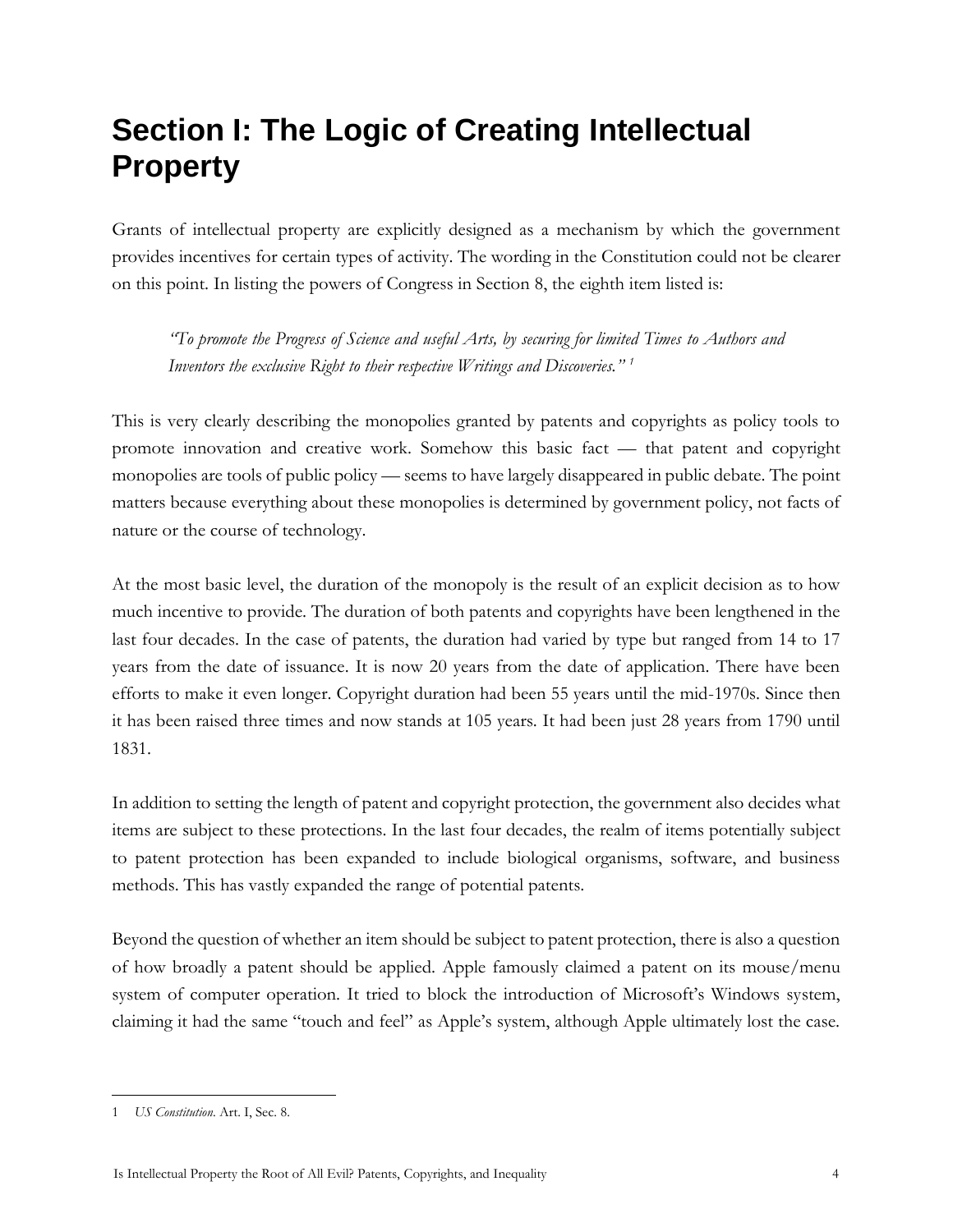Amazon attempted to patent one-click shopping in the early days of the commercial Internet. It also lost its case.

While most people would probably agree that honoring these incredibly broad claims is unreasonable, both companies presumably thought they had a serious legal argument or they would not have bothered with the expense of pursuing their cases. This means it is possible that courts would have decided that any company using menu-based computing or one-click shopping had to pay royalties to Apple or Amazon for the privilege.

There is also a question of what inventions meet the novelty requirement for a patent. Under India's patent system this requirement imposes a high standard, especially in the case of prescription drugs. Typically, to get a patent, India requires that a drug involve a new molecule. This has prevented many drugs that are patented elsewhere from getting patent protection in India. For example, the cancer drug Glivec, which sells for tens of thousands of dollars for a year's treatment, was denied a patent in India because its courts ruled that it did not involve a novel innovation.<sup>2</sup>

The US patent office is notoriously lax in the standards it applies to patents. It famously issued a patent on a peanut butter and jelly sandwich in 1997.<sup>3</sup> Many companies, especially in the pharmaceutical industry, have taken advantage of this laxness to get frivolous patents. Even a patent of dubious validity may allow a company to extend the duration of its monopoly for several years.<sup>4</sup>

This brings up another important aspect of policy, the rules on enforcement. In the United States, the rules are very friendly to those claiming patent or copyright protection. Infringers can be assessed punitive damages if they lose a case. This acts as a powerful deterrence to competitors from entering a market where they are potentially infringing until a case has been decided. This again is especially important in the case of pharmaceuticals. If a pharmaceutical company claims a dubious patent on some aspect of a drug that is about to lose protection from its main patent, a generic competitor would take a considerable risk in entering the market.<sup>5</sup> It is also important to recognize the fundamental asymmetry in this sort of contest: the brand producer is fighting to be able to continue to sell the drug at the monopoly price, the generic competitor is trying to get the right to sell it at the free market price.

<sup>2</sup> Kulkarni and Mohanty (2013).

<sup>3</sup> Kretchman and Geske (1997).

<sup>4</sup> On this topic, it is worth noting the America Invents Act of 2011, which created an extra-judicial process whereby patents could be challenged post-approval. This set up a less costly process through which dubious patents could be contested (see Leahy– Smith America Invents Act 2011).

<sup>5</sup> Collier (2013).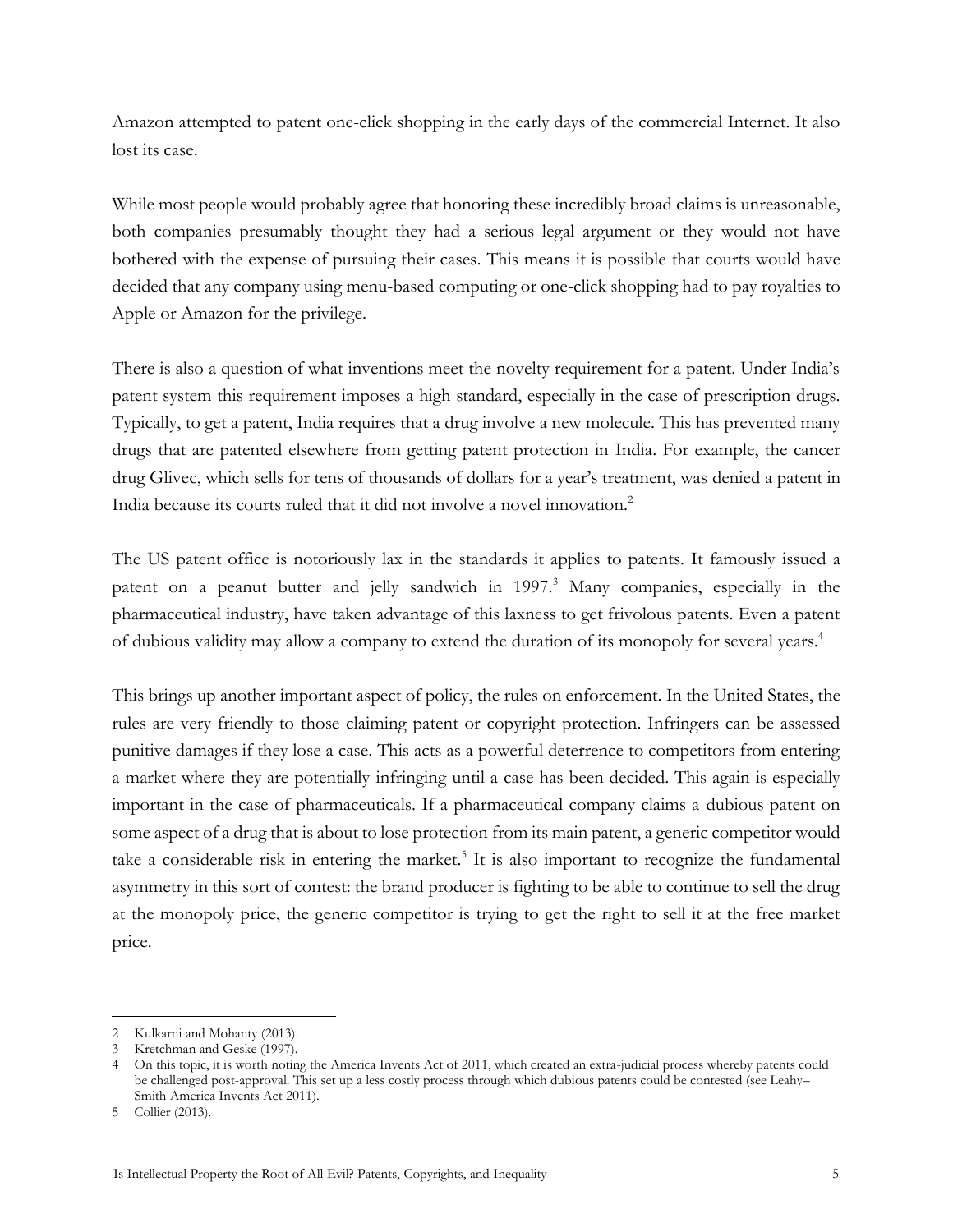The situation in the case of copyrights is even more friendly to the copyright holder. In many cases, the actual losses from even large-scale infringement would be trivial. For example, Spotify pays between 0.006 and 0.0084 cents per play to the holders of the copyright on a song.<sup>6</sup> This means that someone who had circulated 10,000 unauthorized copies of a song would have cost the copyright holder between 60 cents and 84 cents in lost royalty payments. It is unlikely anyone would pursue this sort of case in courts.

However, the law provides for punitive damages, which could mean that this sort of violation could lead to thousands or even tens of thousands of dollars in damages. The government has also taken upon itself to prosecute these cases criminally, making an otherwise trivial economic loss into a major criminal offense.

The Digital Millennial Copyright Act of 1998 also makes third parties potentially liable for infringement. In order to protect themselves from liability, a web intermediary has the responsibility for promptly taking down allegedly infringing material after being notified. This effectively requires an intermediary to take the side of the person alleging infringement against their customer or friend. By contrast, the law in Canada simply requires that the intermediary notify the person posting the alleged infringing material, after which point they have ended their potential liability.

The point is that the value of patents and copyrights, and if they even exist at all, is directly determined by public policy. We can write laws in ways that make these property claims quite valuable, as we have done in the United States, or we can structure patents and copyrights so that they provide little return to their owner. If we think that technology is somehow redistributing income upward, then the problem is that patent and copyright protection have been made too long and strong, not that technology somehow has a bias towards a particular type of worker.

The often-expressed concern — that robots will replace workers and lead to a redistribution from people who work for a living to the people who "own robots" — is not actually a concern about an outcome of technology, but rather a possible result of our intellectual property rules. "Owning robots" is not a technical relationship, it is a legal one. And, in order for there to be any plausibility to this redistributional concern, there really must be an issue of patent and/or copyright monopolies.

Robots will almost certainly be relatively cheap to manufacture in terms of the physical materials, capital requirements, and labor needed. If they are sold in a free market with no patent or copyright protections, people with even a middle-class living standard would likely be able to buy robots that

<sup>6</sup> Plaugic (2015).

Is Intellectual Property the Root of All Evil? Patents, Copyrights, and Inequality 6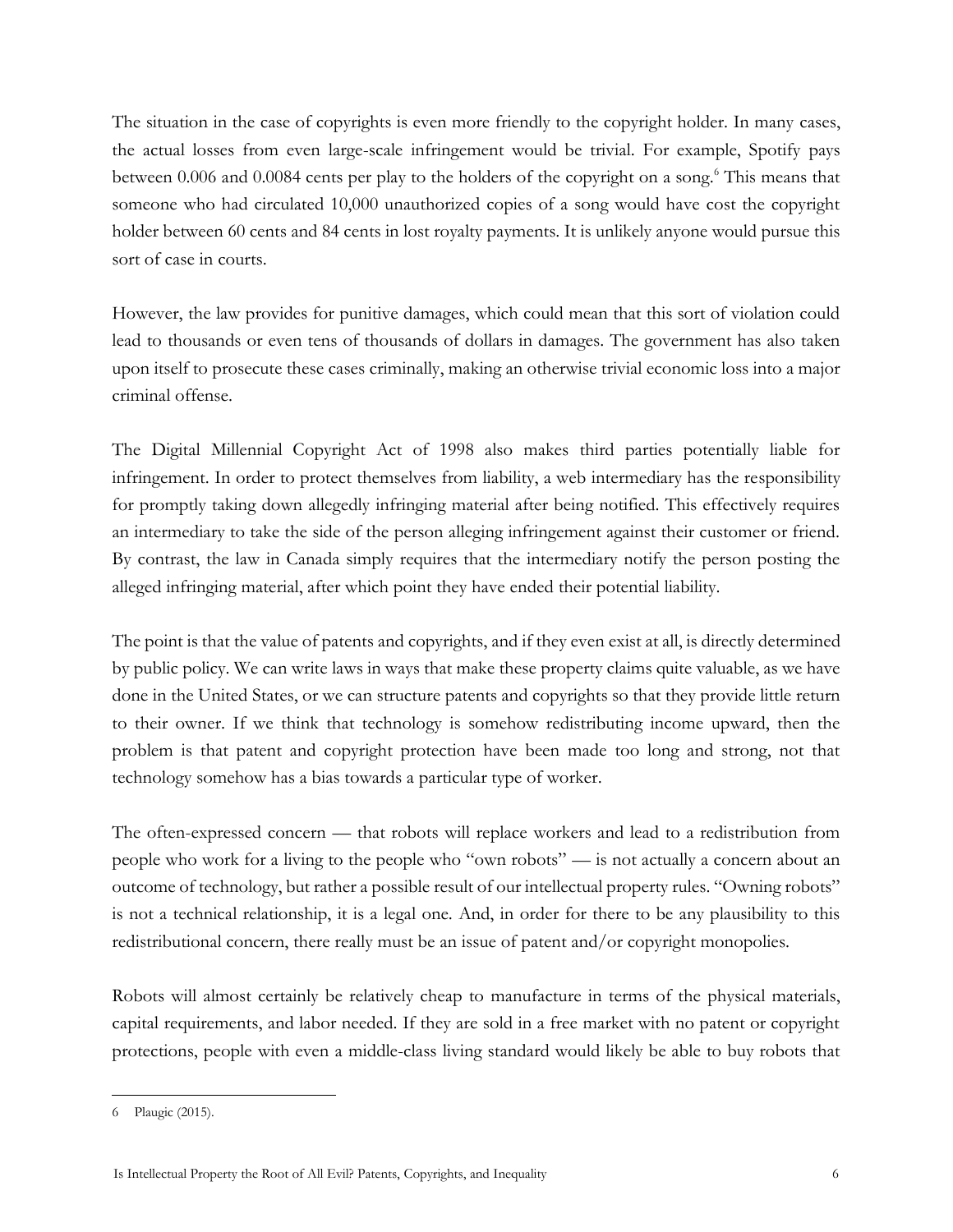would cook their food, clean their house, wash their clothes, and mow their lawn. This could mean a large improvement in living standards. And, while robot manufacturers would make a normal profit, no one would stand to get especially rich from robots any more than people get especially rich manufacturing washing machines or paper clips.

The story of robots and inequality is one in which robots are expensive, and this is really a story whereby patent and/or copyright monopolies make them expensive. In that case, it is possible that the people who own these claims to intellectual property may become very rich, and most workers are not in a position to benefit from the gains from productivity growth. But it is important that we clearly identify the problem in this case. Inequality is not coming from technology; it is coming from our laws on the ownership of technology. And, as noted earlier, these laws have become considerably stronger in the last four decades.<sup>7</sup>

The impact of changes in laws on ownership can perhaps be seen most clearly with the Bayh–Dole Act that was signed into law in December of 1980. The main thrust of the law was to allow researchers on government contracts to gain ownership rights to their research. This meant they could get patents or other types of protection on work for which the government incurred much or all of the cost.

While Bayh–Dole applied to all types of research supported by the government it had the largest impact on the market for prescription drugs. The government had been funding bio-medical research through the National Institutes of Health (NIH) since the  $19<sup>th</sup>$  century. (The 2018 budget is \$37 billion.) While much of this research did result in important medical breakthroughs, the pharmaceutical industry was not allowed to get patents on the direct products of the research.

Bayh–Dole changed this, effectively giving the industry the opportunity to get patent monopolies or other types of exclusivity on research that was largely funded by the government. While this undoubtedly did lead to more industry funding for research, it also led to an enormous increase in the amount the country spends on prescription drugs as shown in **Figure 1**.

#### **Figure 1**

 $\overline{a}$ 

Prior to the Bayh–Dole Act, there was no clear trend in spending on prescription drugs relative to GDP. It had been just under 0.4 percent of GDP in the 1960s, rising to slightly over 0.4 percent in

<sup>7</sup> The argument that technology generates inequality is the explicit theme of Goldin and Katz (2010): *The Race Between Education and Technology*. Interestingly, the link between technology and inequality is not disputed even by those who question whether bias in technology is responsible for increasing inequality. Mishel and Bernstein (1998) don't deny that technology increases the returns to skilled labor, they only dispute whether an increase in this bias can explain the growth in inequality since 1980.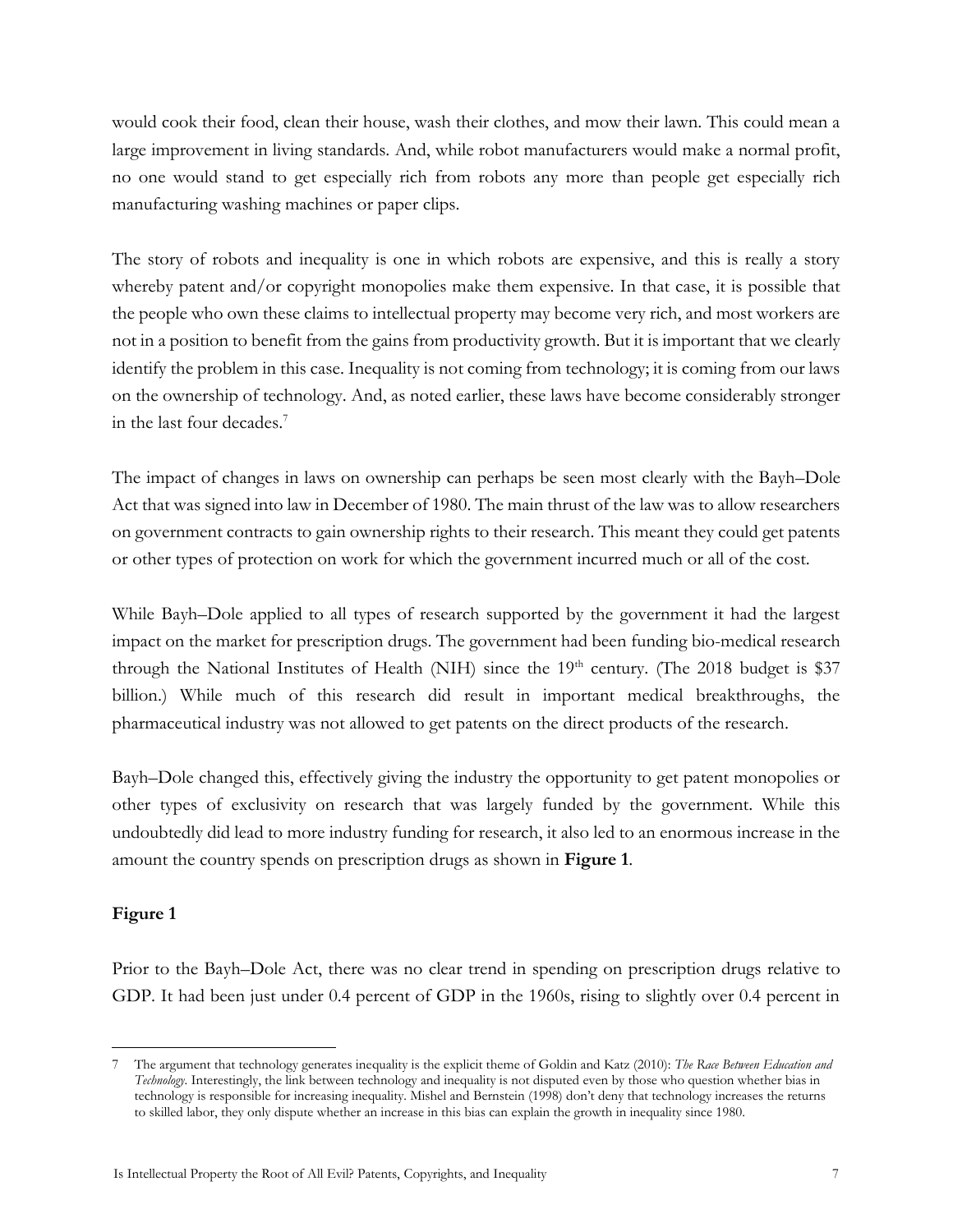the early 1970s, before falling back under 0.4 percent of GDP by the late 1970s. After Bayh–Dole, spending began to rise sharply, doubling to 0.8 percent of GDP by 1993 and then doubling again to 1.6 percent of GDP by 2002. It currently stands at 2.1 percent of GDP.

Undoubtedly, the incentives created by Bayh–Dole increased private research spending on developing prescription drugs. It presumably also led to better health outcomes as some drugs that would not have otherwise been developed had large health benefits. But there can be little doubt that this change in the law governing control of government research hugely increased our spending on prescription drugs.

The rationale for the Bayh–Dole Act and other measures strengthening intellectual property claims is that the dynamic gains from more innovation, outweigh the deadweight losses associated with these government-granted monopolies. In fact, the evidence on this is far from clear. A cross-country analysis assessing the impact of stronger protections on productivity growth found no evidence of a positive relationship.<sup>8</sup> In fact, most of the regressions found a negative relationship between patent strength and productivity growth. Similarly, an analysis that looked at multi-factor productivity growth across industries found no relationship between the number of patents issued and the rate of productivity growth. 9

But even if there was solid evidence that the dynamic gains associated with stronger patent and copyright protection outweighed the deadweight losses, it is still important to recognize that this policy is increasing inequality. The question is not just whether the dynamic gains exceed the static losses, but whether this difference is large enough to offset whether undesirable impact the policy has on inequality. This last point has been completely invisible in policy discussions on patent and copyright policy.<sup>10</sup>

It is also important to note that there are alternative mechanisms for supporting innovation and creative work. For example, as noted earlier, the US government is currently spending more than \$37 billion a year on biomedical research through the National Institutes of Health. (There is additional public funding through the Centers for Disease Control and other agencies.) The government could,

<sup>8</sup> Baker (2016).

<sup>9</sup> Boldrin et al. (2011).

<sup>10</sup> This should be a big issue in trade policy where a major focus of US policy over the last three decades has been to impose stronger and longer intellectual property protections on our trading partners. There is an obvious upward redistributional aspect to this policy. The more money that our trading partners have to pay holders of intellectual property claims in the United States, the less money they have to spend on other goods and services produced in the United States. In effect, this means a larger trade deficit on items excluding intellectual property, such as agricultural and manufactured goods. While it is possible that the greater inducement to innovation and incentive for creative work offsets this redistributional effect, that seems a dubious claim and there is certainly no research supporting this position.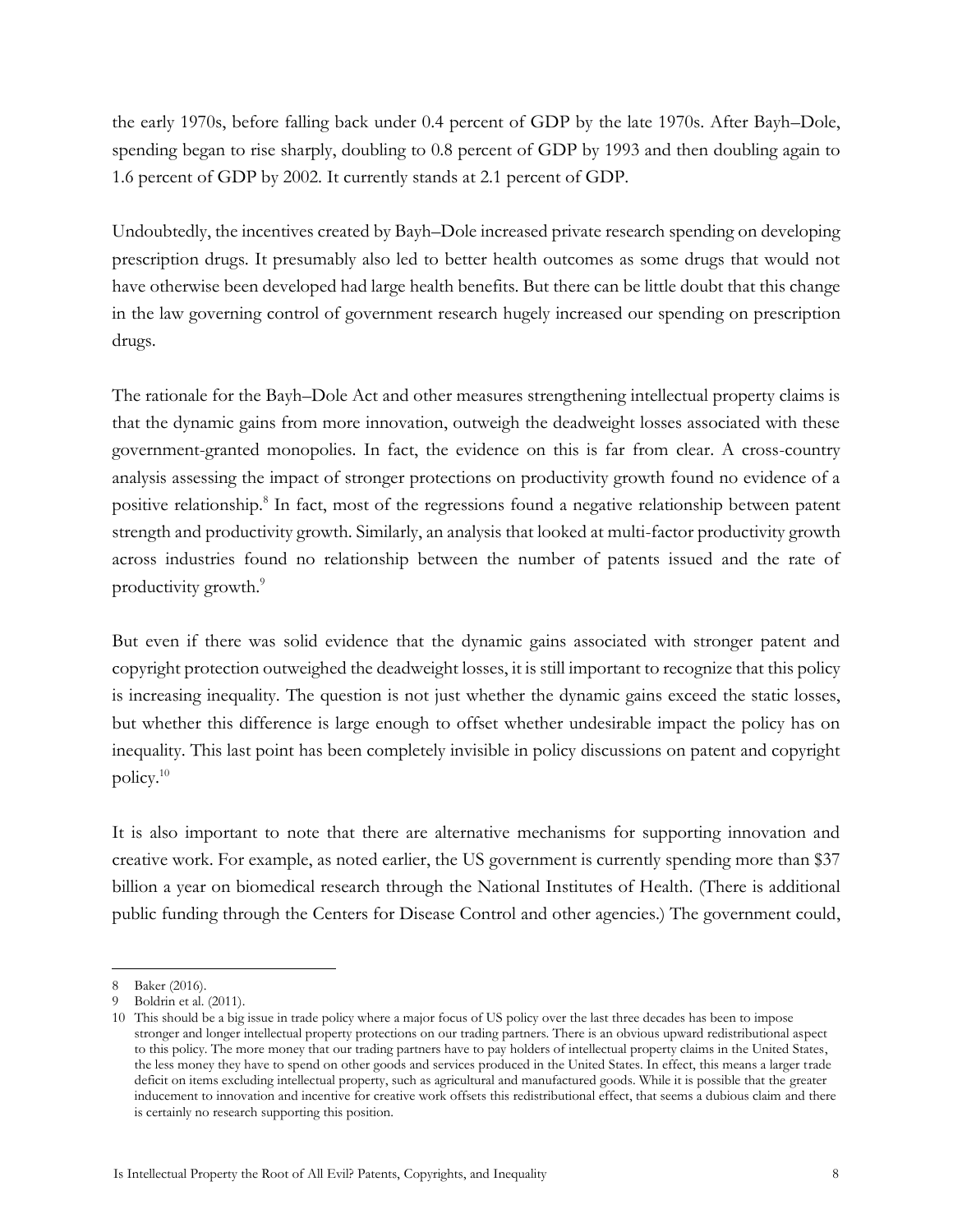in principle, increase this funding by enough to partially or fully replace the patent-financed research undertaken by the industry. The National Science Foundation puts the US industry's worldwide research spending at \$62.3 billion in 2013, the last year for which data are available.<sup>11</sup> Not all of this spending is dependent on patents. For example, the industry has to spend money researching manufacturing techniques, which would be necessary even if the drugs it was producing were not patent protected.

If the government directly funded research then all the new drugs developed could be sold at their free market price from the day they were approved by the Food and Drug Administration, eliminating the patent rents in the sector.<sup>12</sup> (The same would be true for medical equipment and supplies, which also have hugely inflated prices as a result of patent monopolies.) If all prescription drugs were sold at their free market price it would not only reduce the income for the owners of the patents, but it would also eliminate a massive industry that has grown up as a result of the high price of patented drugs. This includes the pharmacy benefit managers, the advertisers and marketers, and the intellectual property lawyers who contest patents in court.<sup>13</sup>

The same set of issues arise in other areas as well, even if the immediate consequences may not be as dire as in the case of unaffordable medicines. The government decides not only the strength and length of intellectual property protections but also the availability of public financing that can either support or compete with patent/copyright financed research.<sup>14</sup> As a matter of policy, in recent decades government supported research through various agencies has generally been done with the explicit intent of supporting rather than competing with patent financed research.

This is also explicitly the case with the tax credit for research and development. This is designed as a supplement for patent support, not a replacement. It is a 15 percent marginal tax credit, based on prior years of research spending. It could instead be designed as a replacement and cover all research

<sup>11</sup> Shackelford and Wolfe (2017).

<sup>12</sup> There are a variety of forms that direct public funding could take. Several papers have advocated a prize buyout system, where the government buys up patents and places them in the public domain (e.g. Kremer 1998). It could also take the form of direct funding where NIH or a new government agency issues long-term contracts to drug companies to undertake research with the requirement that all research findings and patents are placed in the public domain (see Baker 2016, Chapter 5). An advantage of the latter approach is that all research findings would be available for both clinicians and other researchers. Baker, Jayadev, and Stiglitz (2017) reviews the relative merits of these and other approaches.

<sup>13</sup> There is an especially compelling argument for publicly funded research as opposed to patent-supported research in the case of prescription drugs. First, and most importantly, these drugs are developed to advance public health and save lives. We generally recognize the government's responsibility for the public's health and even in the United States most health care spending is done by the government. This is not just a moral issue, there is also the very practical point that there is generally a third-party payer, either the government or an insurer. This means that the typical story of consumers being best able to determine a product's value to them does not apply, since they are attempting to get a third-party payer to pick up the cost. Also, there is an enormous issue of asymmetric information, where the patient, and even their doctor, are unlikely to know anywhere near as much about the benefits and risks of a drug as the company that is marketing it.

<sup>14</sup> It is worth noting that the pharmaceutical industry is probably the biggest lobbyist for NIH funding. As it stands, this funding is largely a direct subsidy to the industry.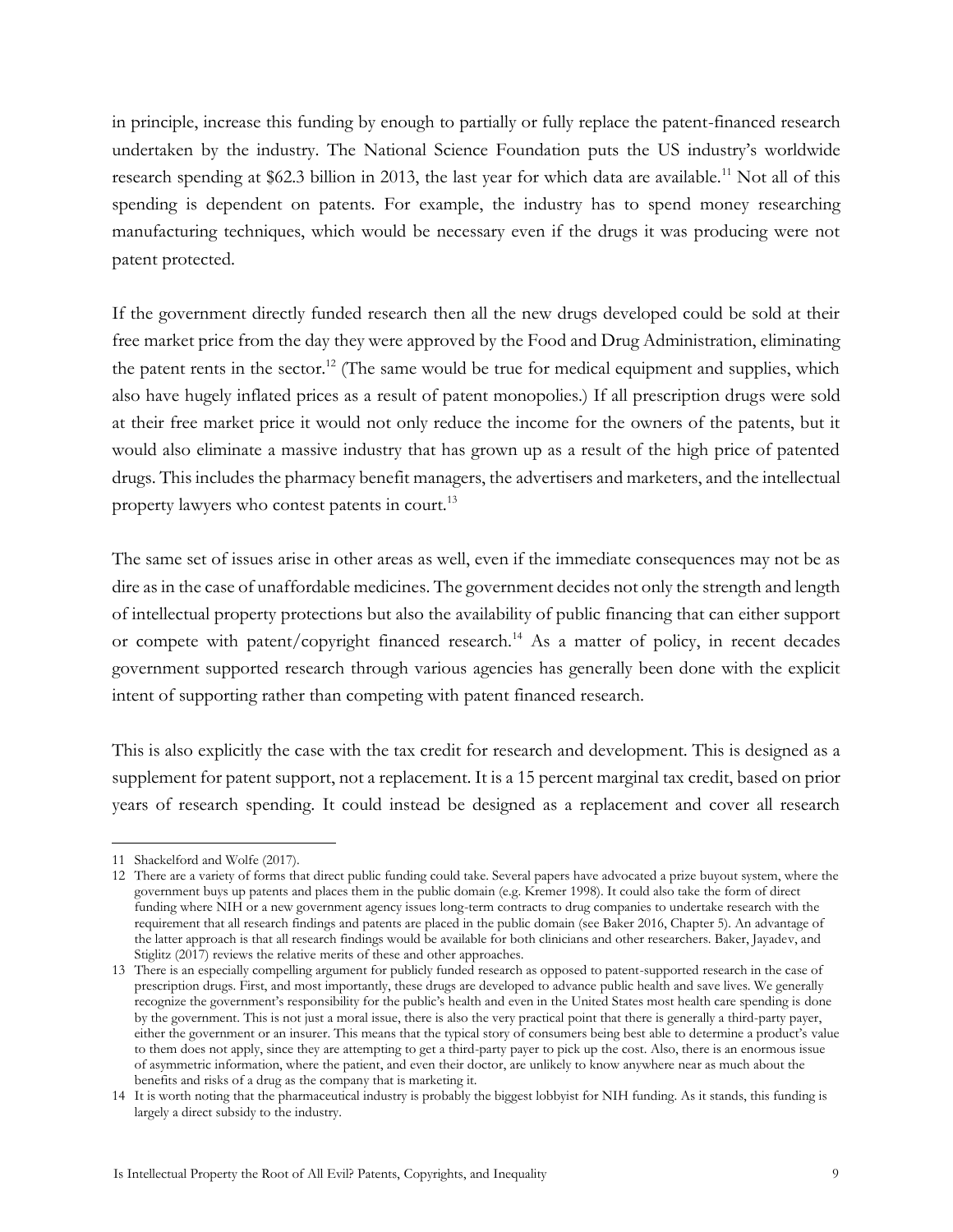spending since 15 percent is roughly equal to estimates of the research subsidy provided by patent monopolies.<sup>15</sup>

It is worth mentioning an area of government support for creative work that is generally overlooked: the tax deduction for charitable contributions. For high-income taxpayers, the government effectively pays 37 cents of every dollar they choose to contribute to a qualified non-profit organization. (For inheritances the implicit subsidy is 40 percent, the estate tax rate.) While these contributions go to a wide variety of organizations, at least some of them go to support art museums, symphonies, operas, playhouses and other entities that support cultural output of various forms.

This support is not intended to compete with copyright support for cultural work, but it does suggest a possible alternative route that does not involve a government agency deciding on the relative merits of different types of work. As it is, the deduction for charitable contributions benefits overwhelmingly higher income individuals, but it is possible to design a comparable mechanism of individual credits and/or subsidies which would be more egalitarian.<sup>16</sup>

The point of describing alternatives to patent and copyright monopolies for supporting innovation and creative work is that we could, in principle, have mechanisms that allow for the same or perhaps even greater progress in developing technology and creative work, without producing the same degree of inequality. The alternatives mentioned here and proposed by others would have to be examined closely, but the point is that this is an important public debate which is not taking place.

#### <span id="page-9-0"></span>**Digression: Intellectual Property and Budget Deficits**

There has been an enormous amount of debate in policy circles on reducing the size of the budget deficit over the last four decades. The cost associated with intellectual property claims has almost never been raised in this context. That is an inexcusable omission.

As noted above, patent and copyright monopolies are government policies designed to achieve public purposes. The government grants their holders monopolies, allowing them to charge prices that vastly exceed the free market price, in exchange for carrying through research or creative work. The higher prices from these monopolies can be thought of as equivalent to a privately collected tax, but for some

 $\overline{a}$ 15 See e.g. Jaffe (2000), Schankerman and Pakes (1986), Lanjouw (1998), and Schankerman (1998).

<sup>16</sup> Baker (2006), Chapter 5, outlines a system of individual tax credits that could be used as an alternative to copyright monopolies for supporting creative work. A condition of receiving money through this system would be giving up the right to copyright protection for a substantial period of time (e.g. 3–5 years).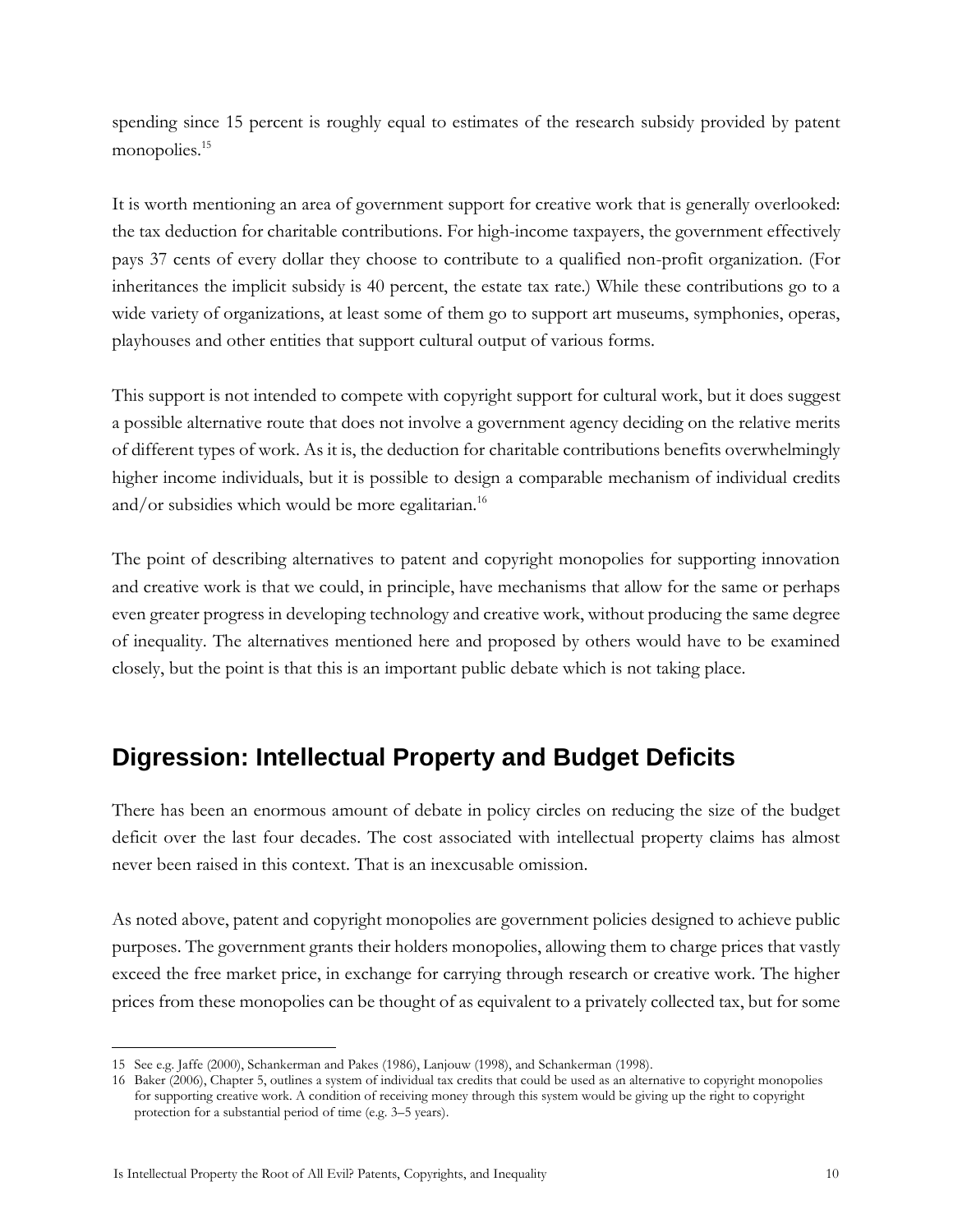reason, they are never included in any measure of the deficit accrued in a given year or the debt accumulated over time.

To be more concrete, if patent and related monopolies allow drug companies to charge \$315 billion annually in excess of the free market price for drugs, this is equivalent in terms of its impact on living standards and economic distortions to the government imposing an excess tax of \$315 billion a year on prescription drugs. In effect, the government is paying for the research undertaken by the drug companies by allowing them to collect this tax.

It is completely inconsistent for those concerned about government deficits and debt to be troubled by the idea that the government would finance research by borrowing, which will then be supported by future taxes, but not be at all troubled by the government granting patent and copyright monopolies that will allow private companies to charge prices that vastly exceed free market prices.<sup>17</sup> The cost of the latter is quite large, as is shown in the next section. If anyone is actually concerned about the cost imposed by government borrowing on future generations then they cannot honestly ignore the costs associated with the patent and copyright monopolies granted by the government.

### <span id="page-10-0"></span>**Section II: The Cost of Patent and Copyright Monopolies**

In addition to the argument that patent and copyright monopolies are both inefficient and increase inequality, it is important to recognize that these monopolies direct a substantial amount of money in the US economy. There is an enormous gap between the monopoly price and potential free market price for a wide range of items. This is perhaps most clear in the case of prescription drugs, where we have data both on the price in the period after patent protection has been removed and also on the price of generics in countries where patent protection is not available. Recent research puts the price decline for the branded drug at 90 percent in the years after they have lost exclusivity.<sup>18</sup> Even this drop may understate the impact of patents and related protections since often there are subsidiary patents that may still apply even after a drug's key patents have expired. In the case of some of the most

<sup>17</sup> In some cases, the trade-off between direct government spending (and therefore increased deficits) and patent monopolies is very explicit. The FDA will give drug companies an extra six months of patent monopoly or other forms of exclusivity if they do pediatric trials on their drugs. The government could simply pay for these trials directly, but the grant of monopoly does not require any direct government spending. (It may actually require considerable indirect expenditures, since the extra six months of exclusivity could mean the government is paying considerably more for the drug through Medicare, Medicaid, and other public sector programs.)

<sup>18</sup> IMS Institute for Healthcare Informatics (2016).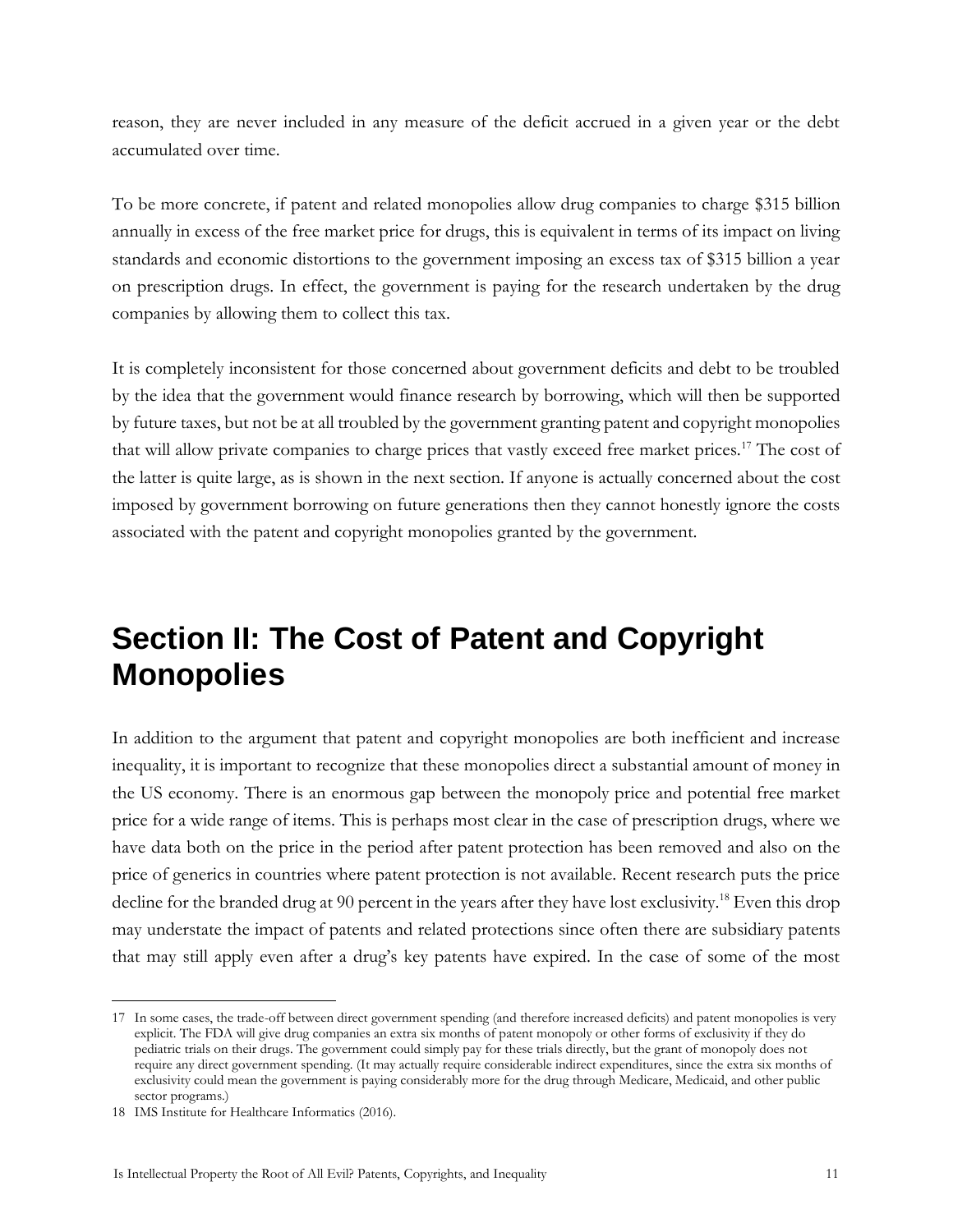expensive drugs, generic versions are available for less than 1.0 percent of the price of the branded drug in the United States.<sup>19</sup>

In many other areas, patent or copyright monopolies account for a large portion or majority of the price. The case of medical equipment is similar to prescription drugs. In most cases, the cost of manufacturing the equipment itself would not be very high, but equipment like MRIs and dialysis machines are expensive because of the patents held by the manufacturers. The same is true of a wide range of computers and other information processing equipment. The cost of pesticides and fertilizers is to a large extent attributable to patent monopolies. The same is true of the cost of many nonprescription drugs and medical supplies.

Copyright monopolies also lead items to cost far more than the free market price. This is most apparent with recorded music and video material, which would be available over the Internet at essentially zero cost in the absence of copyright protection. However, this monopoly protection also raises the price of cable and satellite television and radio services, since these would be available for essentially the cost of making home hookups and the electricity needed if it was not necessary to make royalty payments. The cost of all forms of printed material, such as newspapers, magazines, books, and textbooks is hugely inflated due to copyright monopolies.

**Table 1** gives a set of calculations of the money that is being directed to industries in which patents and copyrights are most important to the price. Column 1 shows 2018 levels of spending in each industry. Column 2 shows the assumed percentage reduction in price if there were no patent or copyright protection. Column 3 shows the implied savings.

#### **Table 1**

It is important to be clear what the meaning of the assumed savings in Table 1 is. The numbers are an approximation of the savings if we were to eliminate all patents, copyrights, and related protections and allow any producer to sell the items without restrictions. The savings would include not only the lost profits to the sellers, but also a wide range of costs associated with these protections, such as legal fees, marketing to maximize the profit of an item on which the company has a monopoly, and also payments for the actual innovation or creative work. This last category, payments to researchers and creative workers, would be necessary if we wanted to continue to have innovation and new creative work in the future, but this category is included in the table because the amount that we choose to pay

<sup>19</sup> Collins (2016).

Is Intellectual Property the Root of All Evil? Patents, Copyrights, and Inequality 12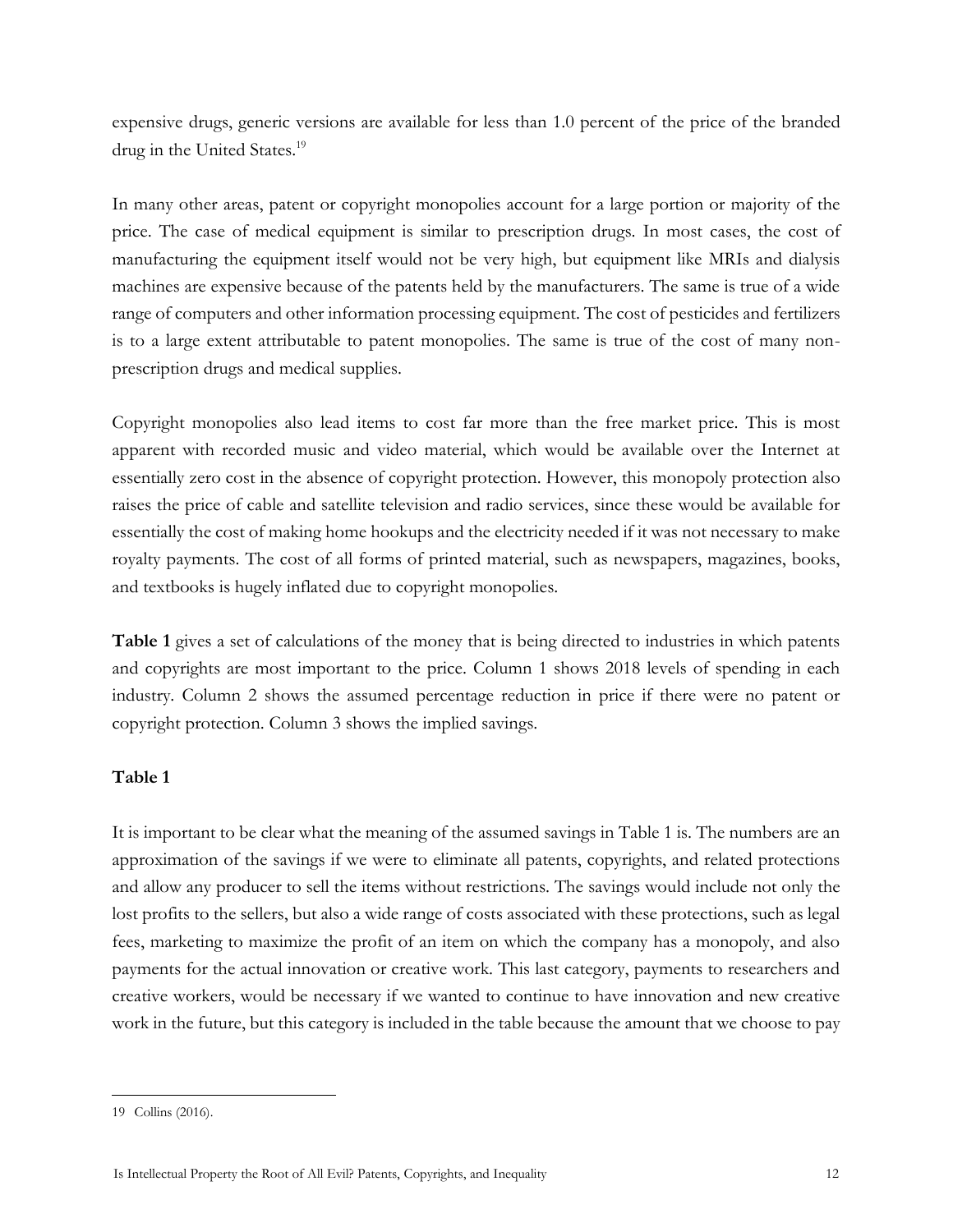and how we choose to pay it is a matter of public policy. At present, we make these payments by having the government grant patent and copyright monopolies.

The numbers shown for prescription drugs are probably the most solid in the table and provide a useful point of reference. We have a good idea of how much patent monopolies add to the cost of drugs because we can compare the price to generic drugs. According to data from the Association for Accessible Medicines (AAM), the trade group for the generic industry, brand drugs accounted for 74 percent of spending even though they were only 11 percent of the prescriptions sold. By contrast, generic drugs accounted for just 26 percent of spending even though they were 89 percent of sales.<sup>20</sup> This implies that the average generic prescription cost just 3.6 percent of the price of the average brand prescription, or \$29.70 per prescription. This figure would mean that we could save 96.4 percent of the money spent on brand drugs if we immediately got rid of protections and allowed them to be sold as generics.

But even this figure understates the true potential savings from eliminating patents and related protections. The AAM's data is based on averages, but these numbers are skewed by the fact that many generics sell for high prices in the period immediately after they are introduced. This is due to the fact that they have limited competition, in part by design. The first generic to enter a market is granted six months of exclusivity, a period in which they enjoy an effective duopoly with the brand drug. For example, a recent analysis found that price declines averaged just over 50 percent in the first year after a generic is introduced.<sup>21</sup> This means that the average cost of generic drugs in the AAM analysis is inflated by the generic drugs that are sold at high prices in the first years after they come onto the market. Also, the price of generics is inflated due to the fact that the generic industry must incur legal costs to contest patent battles with the brand industry. In addition, generic drugs may also be paying royalties on secondary patents that are still in force even after the key patent for a drug expired.

In a world with no patents or related protections, it is likely that generics would cost close to half as much as we now spend since the market would be more fully competitive and the industry would face far lower legal expenses. The table assumes an 80 percent reduction in spending, which is likely a conservative figure. If the average price of a generic drug in a patent-free world was 50 percent of the current price and all drugs were sold as generics, the savings would be more than 85 percent of current spending.

<sup>20</sup> Association for Accessible Medicines (2017).

<sup>21</sup> IMS Institute for Healthcare Informatics (2016).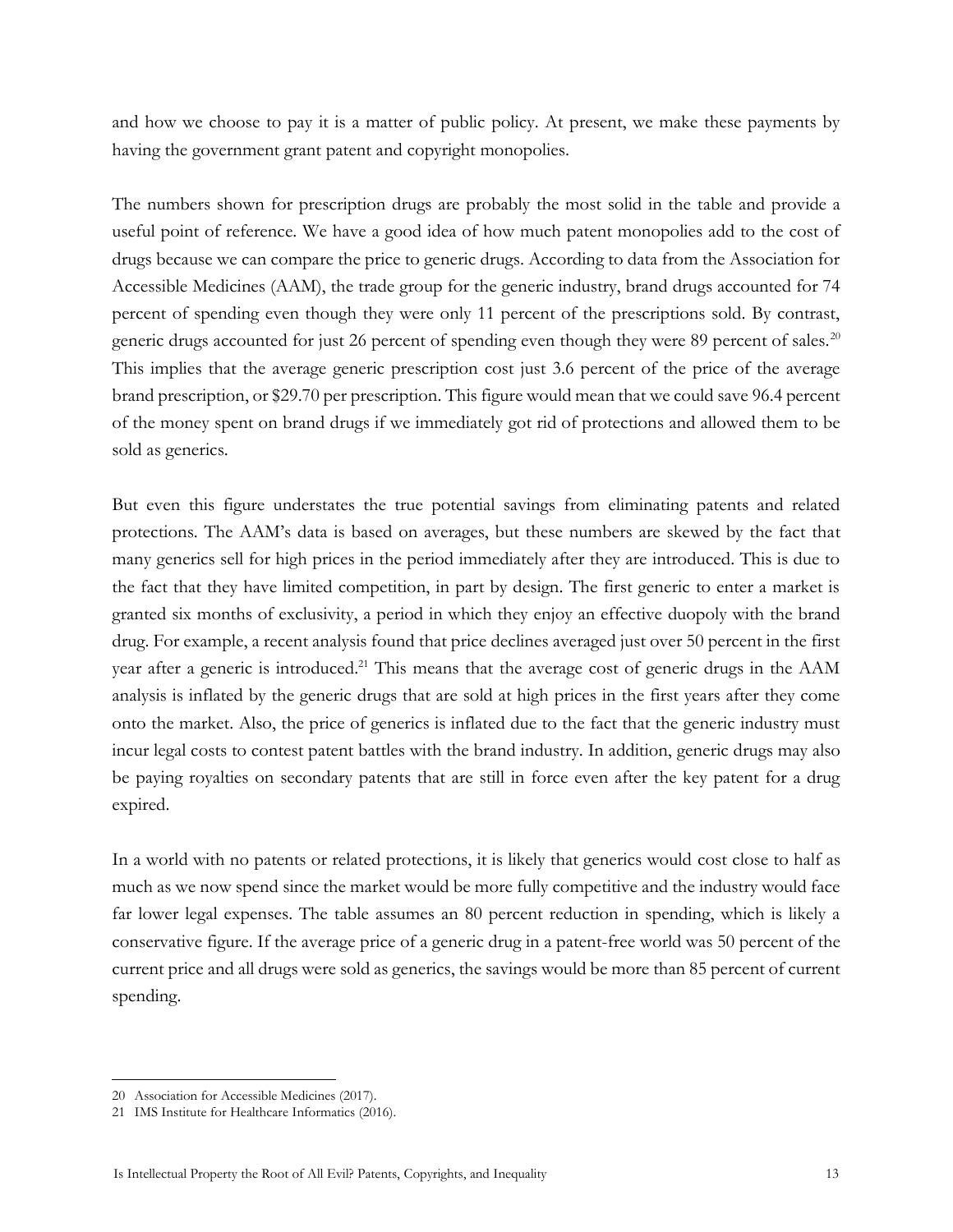The other figures shown in Table 1 are more speculative. But in most instances, the numbers are likely conservative. The assumed savings on other medical products, which are primarily non-prescription drugs, is 50 percent. The next line is computers and other peripheral equipment. The assumed savings if there were no patent or copyright monopolies on these items is 60 percent. For recorded music and video material, as well as recreational books, it is assumed that the savings would be 80 percent in a copyright-free world. This would be simply the cost of physically transferring the material, which at least over the web, would be close to zero.

The savings on educational books is assumed to be 70 percent under the assumption that the bulk of the textbooks used by students would be produced through apublicly funded system. It is assumed that the savings in newspapers and periodicals, motion pictures, and cable television would each be 80 percent of total spending, with the assumption that there would be a large amount of free material available so again the cost is simply transferring the material. (With cable, many people may opt to rely on material received over the Internet and cancel cable subscriptions.) The cumulative figure for savings is \$827.4 billion.

While in some areas the assumptions on savings might be too high, this calculation also leaves out important areas. For example, it does not include software investment which was \$382.2 billion in the second quarter of 2018. This is left out to avoid double-counting since this is a direct input in many of the other items included in Table 1. In addition, much of the spending on software is for company specific software, most of which would occur even without patent or copyright protection. The table also does not include spending on items like fertilizers, pesticides, and genetically engineered seeds, the prices of which are also hugely inflated due to patent protections.<sup>22</sup>

This figure is large by almost any measure. It is just under 54.0 percent of after-tax corporate profits in the second quarter of 2018. It comes to more than \$6,000 per household. The amount of money that is directed by patent and copyright protection dwarfs the sums that are typically the basis for policy debates in Washington.

<sup>22</sup> As a check on this figure, the Bureau of Economic Analysis gives the value of the capital stock in intellectual products at \$2,720 billion in 2016 (Bureau of Economic Analysis 2018, NIPA Table 2.1, Line 76.) Given its growth rate, the capital stock is likely \$2.9 trillion. If we assume a 10 percent before-tax profit rate, this implies annual profits of \$290 billion. Assuming that the expenses associated with this profit are three to four times the actual profit (they are more than five times in the case of prescription drugs), it would imply \$870 billion to \$1,160 billion in annual spending associated with these protections.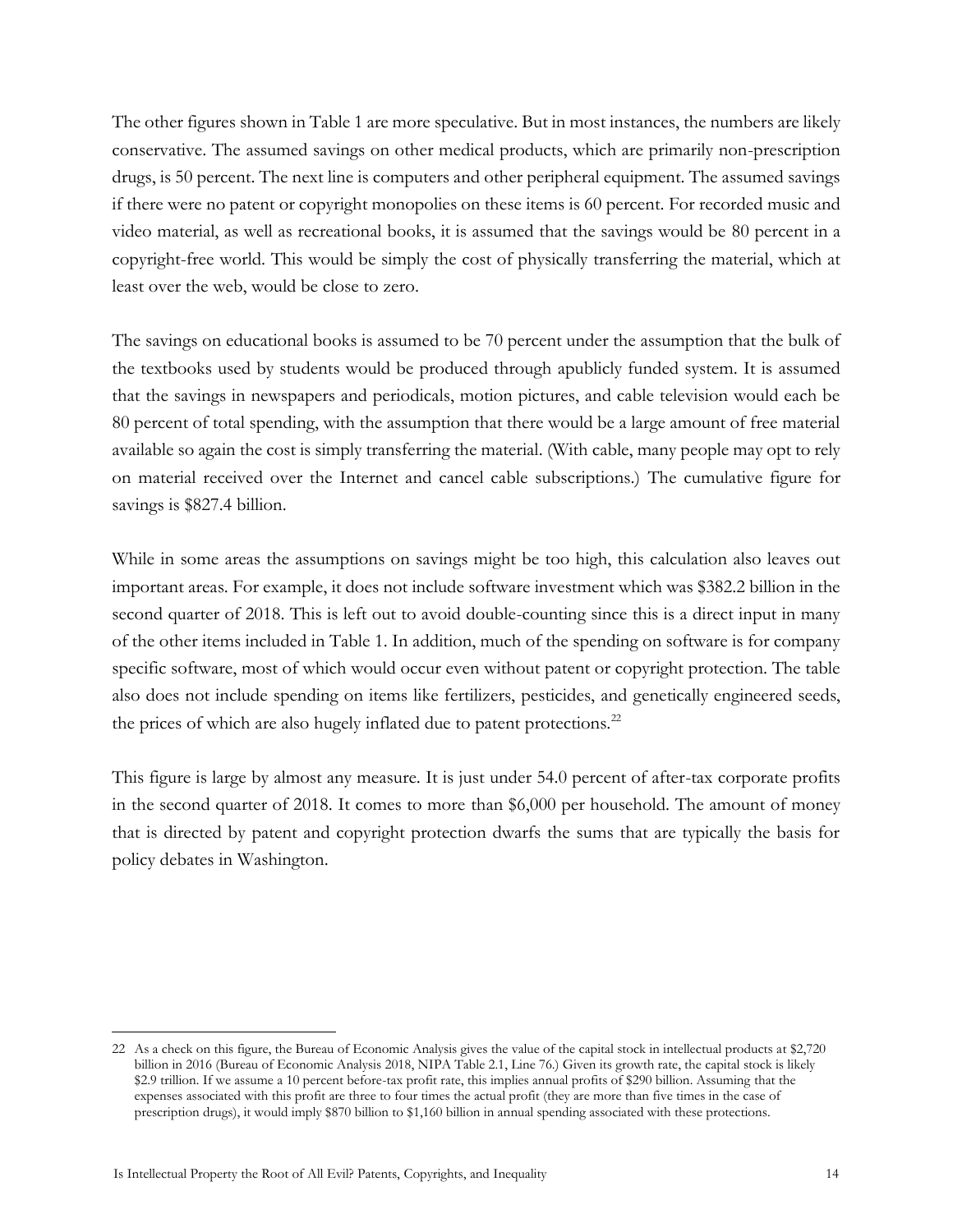### <span id="page-14-0"></span>**Section III: Patent and Copyright Monopolies and Upward Redistribution**

Patent and copyright protections not only involve large sums of money; they also redistribute income upward. At the most basic level, there are not many low-income households who receive royalties from patents or copyrights. These forms of protection provide the basis for the fortunes of many of the richest people in the country.

**Table 2** shows the hundred richest people in the United States from the Forbes 400.<sup>23</sup> The table indicates whether a person's fortune comes from an industry where patent or copyright protections are a major factor in their wealth. While in some cases there is ambiguity about the importance of intellectual property to the person's fortune, in many cases the situation is quite clear.

#### **Table 2**

Starting at the top, there is little doubt that Bill Gates would not have anywhere near his current fortune if Microsoft did not have copyright and/or patent protection on its software and other products. While Microsoft has also benefited from near-monopoly status in the operating system market, this would not be worth very much if anyone could copy the system and manufacture millions of Windows-based computers without paying a licensing fee. There is a similar story with other software billions like Larry Ellison or Steve Ballmer.

I have also included the media-based billionaires as owing their fortunes to intellectual property rules. It would be difficult to envision a television network or movie production company being hugely profitable if it was entirely legal for anyone to immediately duplicate a broadcast or to distribute copies of a movie, without paying any royalties to the copyright holder. These businesses exist in their current form because of our rules on intellectual property.

I have put wealth from Amazon, Facebook, and Google in the ambiguous category. These companies, especially the latter two, depend to a large extent on near monopolies in their market segments. On the other hand, they all have made a point of developing cutting-edge technologies on which they enjoy patent and/or copyright protection. It would require a much closer examination of the development of these businesses to assess the centrality of the role of these intellectual property claims.

 $\overline{a}$ 23 It actually includes the richest 103, due to a tie for the last place.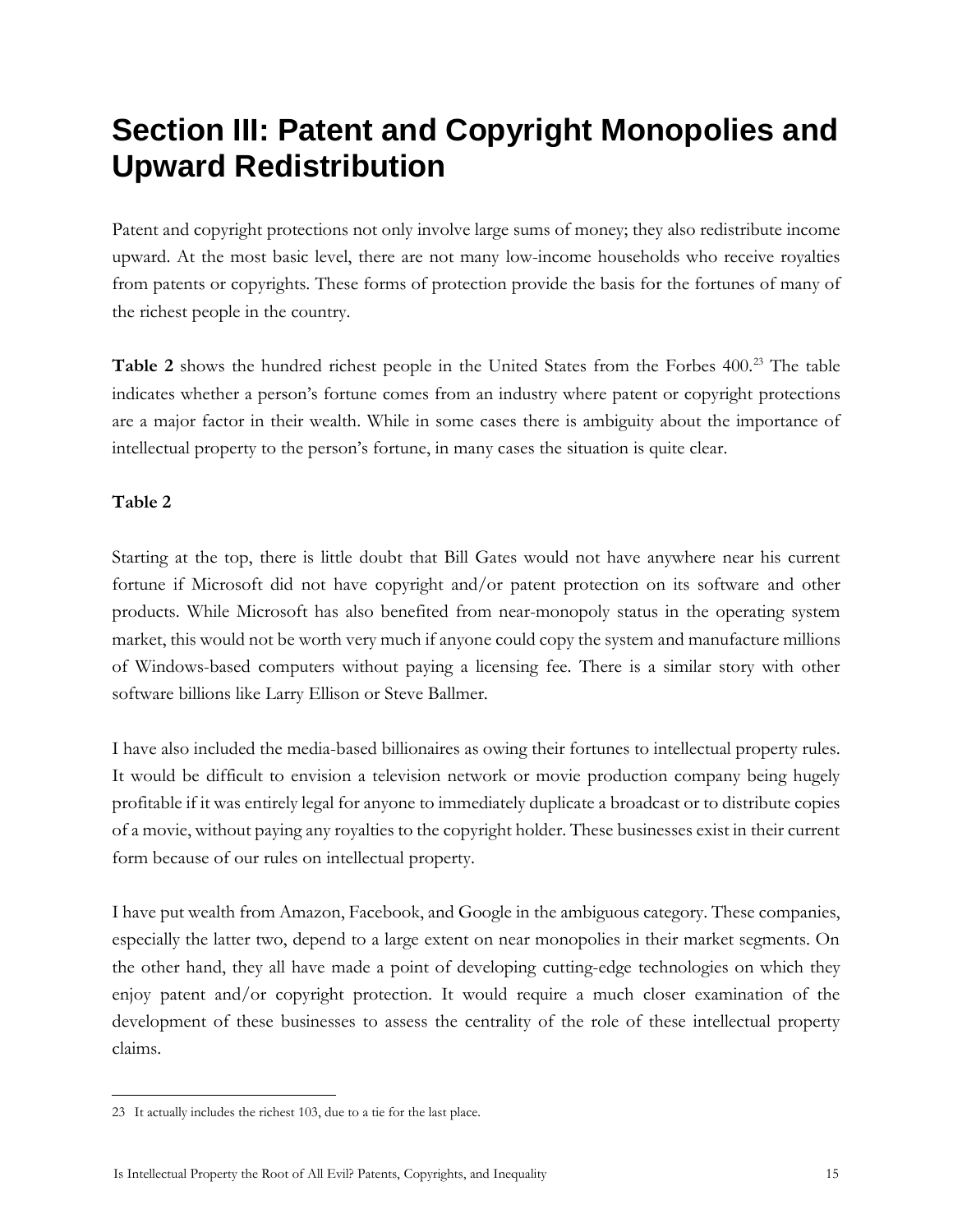There are other people in this top 100 whose fortunes may depend to a substantial extent on intellectual property. There are 15 people among this top 100 who are listed as getting their fortune from some type of finance. It is possible that much of their wealth stemmed from making a good bet on Apple or Microsoft or some other high-flying tech company whose profits depend on intellectual property. There are also three owners of sports teams on the list. Would Robert Kraft's stake in the New England Patriots be worth as much if anyone could freely and instantaneously rebroadcast Patriots games without paying him a penny for the rights?

**Table 3** shows the total wealth attributed to IP and the share all Forbes 100 wealth. The cumulative wealth of the people placed into the IP category is \$490.6 billion or 27 percent of the total for this group. The people in the mixed category summed to \$298.9 or 16.5 percent of the total. If these two are summed, it comes to \$789.5 or 43.5 percent of the total wealth of the Forbes 100. This figure would certainly suggest a much lower concentration of wealth without the intellectual property rules now in place. While it is possible that a broader look at very high wealth individuals would change the picture somewhat, there clearly are many people in the Silicon Valley, Seattle, and other tech centers who have accumulated tens or hundreds of millions from software, pharmaceuticals, and other industries heavily dependent on intellectual property.

#### **Table 3**

The fact that we can, as a matter of policy, decide to weaken IP protections or alter the form of the incentive that the government provides for innovation and creative work, means that the demand for the highly skilled individuals that are disproportionately employed in the industries that are heavily dependent on these protections is very directly a policy choice. The government could, for example, weaken or alter these protections in ways that reduce demand for highly skilled individuals by 10 to 20 percent. This would lead to radically lower pay for a wide range of highly skilled individuals from software engineers to PhDs in biotechnology. Such a reduction in demand may not be desirable, but it is important to recognize it is a policy choice.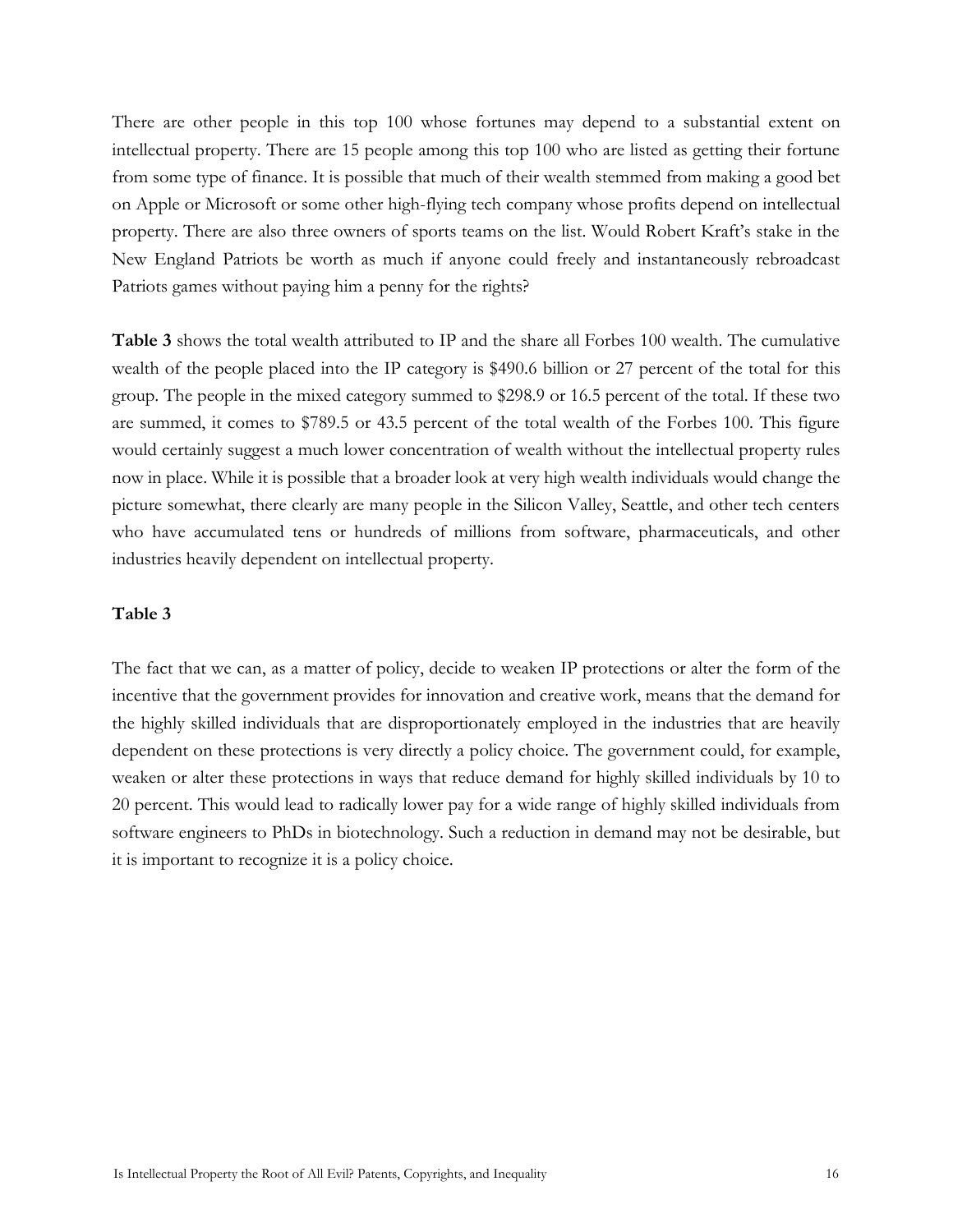### <span id="page-16-0"></span>**Conclusion: Technology Does Not Have to Lead to Inequality**

The main point of this discussion is to point out that the flows of income associated with new technology is very directly a policy choice. We have adopted a set of rules, centered on patent and copyright monopolies, which have the effect of significantly increasing inequality. We could weaken these rules, or alternatively, make use of different mechanisms to provide incentives for innovation and creative work.

In deciding whether to strengthen or weaken patents, copyrights, and related protections we need to consider whether they are the most efficient mechanisms for supporting innovation and creative work. As the paper notes, there is good reason for believing that this often is not the case.

Furthermore, we should also consider their impact on inequality. Even if weaker protections had some net negative effect on growth (e.g. the dynamic losses exceeded the static gains), we may still choose to go this route if there were enough benefits in reducing inequality. Most tax and transfer policies will have some negative effect on growth, so we should also be prepared to tolerate some negative effect from altering IP rules if the distributional benefits are large enough.

This paper has just outlined some of the issues to show how much income and wealth is potentially at stake, but the key point is to bring IP policy into the inequality debate. Bill Gates has become incredibly wealthy because we structured our IP rules in ways that allowed him to become incredibly wealthy. This was a policy choice, not an outcome of technology.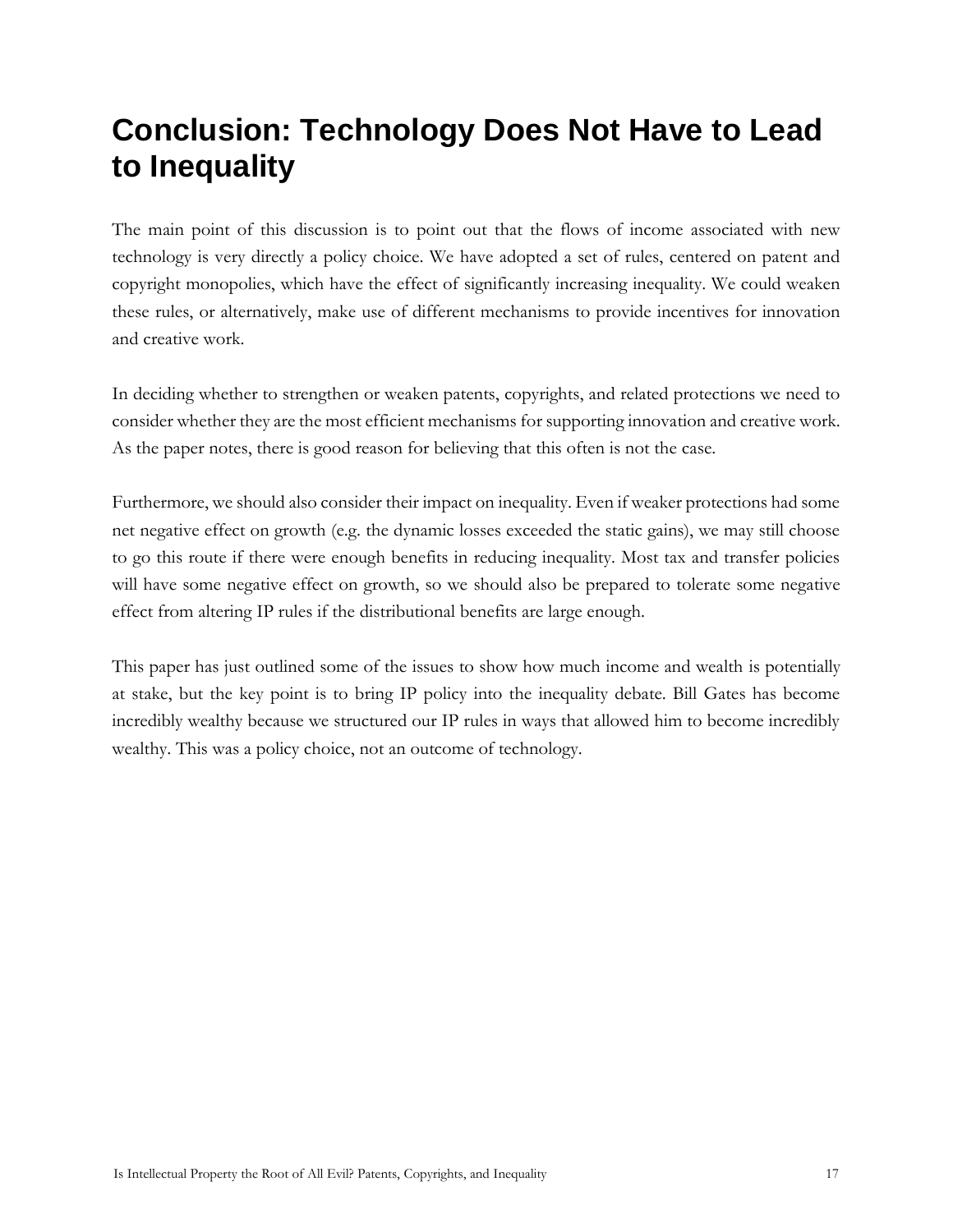### <span id="page-17-0"></span>**References**

- Association for Accessible Medicines. 2017. "Generic Drug Access & Savings in the U.S.." Washington, DC: Association for Accessible Medicines (AAM). [https://accessiblemeds.org/resources/blog/2017-generic-drug-access-and-savings-us](https://accessiblemeds.org/resources/blog/2017-generic-drug-access-and-savings-us-report)[report.](https://accessiblemeds.org/resources/blog/2017-generic-drug-access-and-savings-us-report)
- Baker, Dean. 2016. "Rents and Inefficiency in the Patent and Copyright System: Is There a Better Route?" Washington, DC: Center for Economic and Policy Research. <http://cepr.net/images/stories/reports/rents-inefficiency-patents-2016-08.pdf?v=2>
- Baker, Dean, Arjun Jayadev, and Joseph Stiglitz. 2017. "Innovation, Intellectual Property, and Development: A Better Set of Approaches for the 21<sup>st</sup> Century." AccessIBSA: Innovation & Access to Medicines in India, Brazil & South Africa. [http://cepr.net/publications/reports/innovation-intellectual-property-and-development-a](http://cepr.net/publications/reports/innovation-intellectual-property-and-development-a-better-set-of-approaches-for-the-21st-century)[better-set-of-approaches-for-the-21st-century.](http://cepr.net/publications/reports/innovation-intellectual-property-and-development-a-better-set-of-approaches-for-the-21st-century)
- Boldrin, Michele, Juan Correa Allamand, David K. Levine, and Carmine Ornaghi. 2011. "Competition and innovation." *Cato Papers on Public Policy*, 1: 109.
- Bureau of Economic Analysis. 2018. "NIPA Tables." Suitland, MD: Bureau of Economic Analysis. [https://apps.bea.gov/iTable/iTable.cfm?ReqID=19&isuri=1&step=4&0=flatfiles#reqid=1](https://apps.bea.gov/iTable/iTable.cfm?ReqID=19&isuri=1&step=4&0=flatfiles#reqid=19&step=4&isuri=1&1921=flatfiles) [9&step=4&isuri=1&1921=flatfiles.](https://apps.bea.gov/iTable/iTable.cfm?ReqID=19&isuri=1&step=4&0=flatfiles#reqid=19&step=4&isuri=1&1921=flatfiles)
- Collier, Roger. 2013. "Drug Patents: The Evergreening Problem." *CMAJ : Canadian Medical Association Journal*, 185 (9): E385–E386. [https://www.ncbi.nlm.nih.gov/pmc/articles/PMC3680578/.](https://www.ncbi.nlm.nih.gov/pmc/articles/PMC3680578/)
- Collins, Simon. 2016. "1,000-Fold Mark-Up for Drug Prices in High Income Countries Blocks Access to HIV, HCV and Cancer Drugs." HIV i-Base, October 24. [http://www.thebodypro.com/content/78658/1000-fold-mark-up-for-drug-prices-in-high](http://www.thebodypro.com/content/78658/1000-fold-mark-up-for-drug-prices-in-high-income-c.html)[income-c.html.](http://www.thebodypro.com/content/78658/1000-fold-mark-up-for-drug-prices-in-high-income-c.html)
- Dolan, Kerry A. and Luisa Kroll. 2018. "The World's Billionaires List." Forbes, March 6. [https://www.forbes.com/billionaires/list/.](https://www.forbes.com/billionaires/list/)
- Goldin, Claudia Dale, and Lawrence F. Katz. 2010. *The Race between Education and Technology*. Cambridge, MA: Harvard University Press.
- IMS Institute for Healthcare Informatics. 2016. "Price Declines after Branded Medicines Lose Exclusivity in the U.S." Parsippany, NJ: IMS Institute for Healthcare Informatics. [https://www.iqvia.com/-/media/iqvia/pdfs/institute-reports/price-declines-after-branded](https://www.iqvia.com/-/media/iqvia/pdfs/institute-reports/price-declines-after-branded-medicines-lose-exclusivity-in-the-us.pdf)[medicines-lose-exclusivity-in-the-us.pdf.](https://www.iqvia.com/-/media/iqvia/pdfs/institute-reports/price-declines-after-branded-medicines-lose-exclusivity-in-the-us.pdf)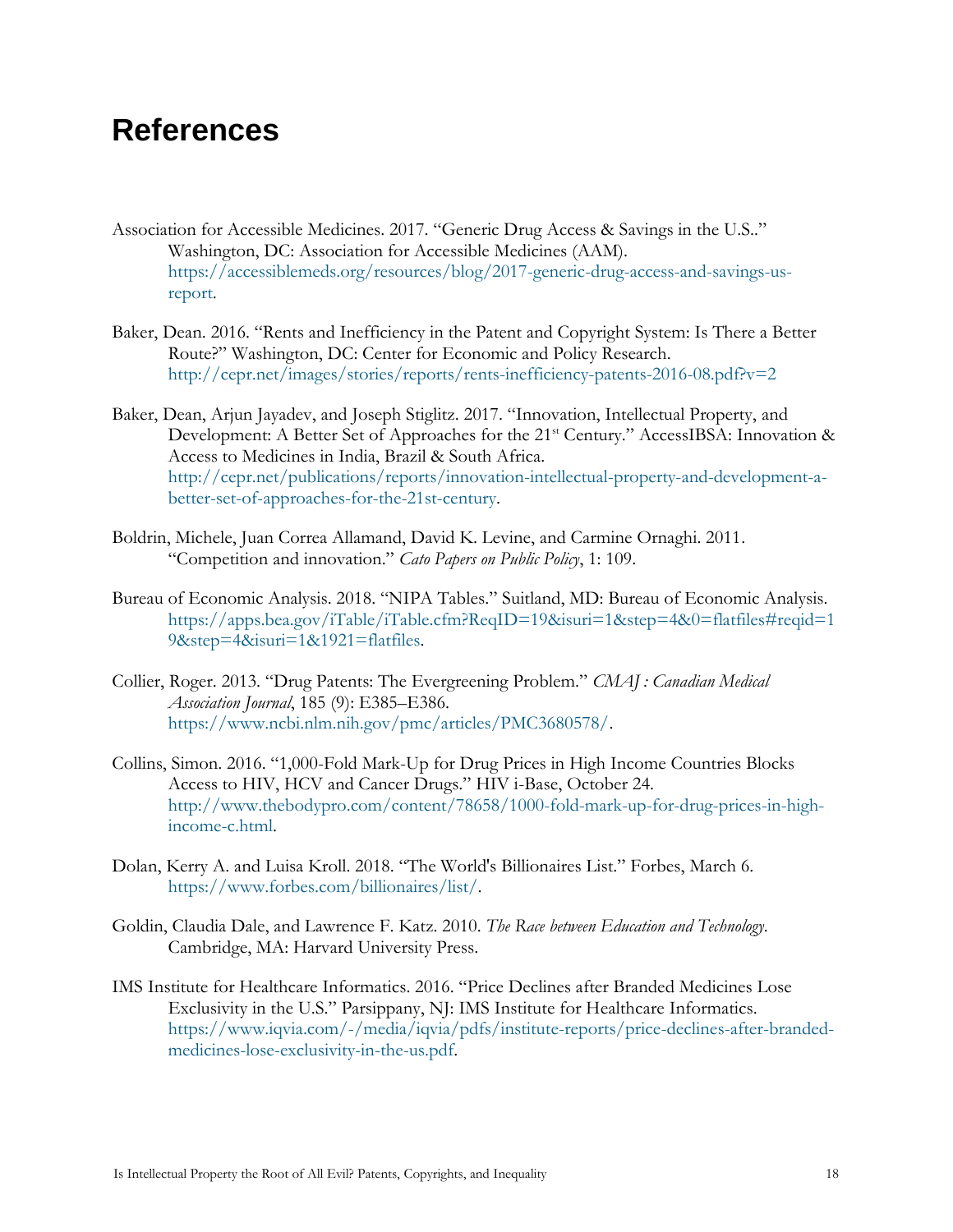- Jaffe, Adam B. 2000. "The US patent system in transition: policy innovation and the innovation process." *Research Policy*, 29 (4-5): 531–557.
- Kremer, Michael. 1998. "Patent Buyouts: A Mechanism for Encouraging Innovation." *The Quarterly Journal of Economics*, 113 (4): 1137–1167. [https://dash.harvard.edu/bitstream/handle/1/3693705/kremer\\_patentbuyouts.pdf?sequenc](https://dash.harvard.edu/bitstream/handle/1/3693705/kremer_patentbuyouts.pdf?sequence=2)  $e=2$ .
- Kretchman, Len C. and David Geske. 1997. "Sealed crustless sandwich. US6004596A." United States Patent and Trademark Office, December 8. [https://patents.google.com/patent/US6004596A/en.](https://patents.google.com/patent/US6004596A/en)
- Kulkarni, Kaustubh and Suchitra Mohanty. 2013. "Novartis loses landmark India patent case on Glivec." Reuters, March 31. [https://in.reuters.com/article/india-drugs-patent-novartis](https://in.reuters.com/article/india-drugs-patent-novartis-glivec/novartis-loses-landmark-india-patent-case-on-glivec-idINDEE93000920130401)[glivec/novartis-loses-landmark-india-patent-case-on-glivec-idINDEE93000920130401.](https://in.reuters.com/article/india-drugs-patent-novartis-glivec/novartis-loses-landmark-india-patent-case-on-glivec-idINDEE93000920130401)
- Lanjouw, Jean Olson. 1998. "Patent protection in the shadow of infringement: Simulation estimations of patent value." *The Review of Economic Studies*, 65 (4): 671–710.
- Leahy-Smith America Invents Act. 2011. Pub. L. No. 112-29, 125 Stat. 284-341 (codified at 35 U.S.C. § 257). [https://www.uspto.gov/sites/default/files/aia.../20110916-pub-l112-29.pdf.](https://www.uspto.gov/sites/default/files/aia.../20110916-pub-l112-29.pdf)
- Mishel, Lawrence and Jared Bernstein. 1998. "Technology and the Wage Structure: Has Technology's Impact Accelerated Since the 1970s?" *Research in Labor Economics*, 17.
- Plaugic, Lizzie. 2015. "Spotify's Year in Music shows just how little we pay artists for their music." The Verge, December 17. [https://www.theverge.com/2015/12/7/9861372/spotify-year-in](https://www.theverge.com/2015/12/7/9861372/spotify-year-in-review-artist-payment-royalties)[review-artist-payment-royalties.](https://www.theverge.com/2015/12/7/9861372/spotify-year-in-review-artist-payment-royalties)
- Schankerman, Mark. 1998. "How valuable is patent protection? Estimates by technology field." *The RAND Journal of Economics*, 29 (1): 77–107.
- Schankerman, Mark and Ariel Pakes. 1986. "Estimates of the Value of Patent Rights in European Countries during the Post-1950 Period." *Economic Journal*, 96 (384): 1052–76.
- Shackelford, Brandon and Raymond M. Wolfe. 2017. "U.S. Companies Performed \$73 Billion in R&D Outside the United States in 2013." *InfoBrief*, NSF 17-317. Arlington, VA: National Center for Science and Engineering Statistics. [https://www.nsf.gov/statistics/2017/nsf17317/.](https://www.nsf.gov/statistics/2017/nsf17317/)

*US Constitution*. Art. I, Sec. 8.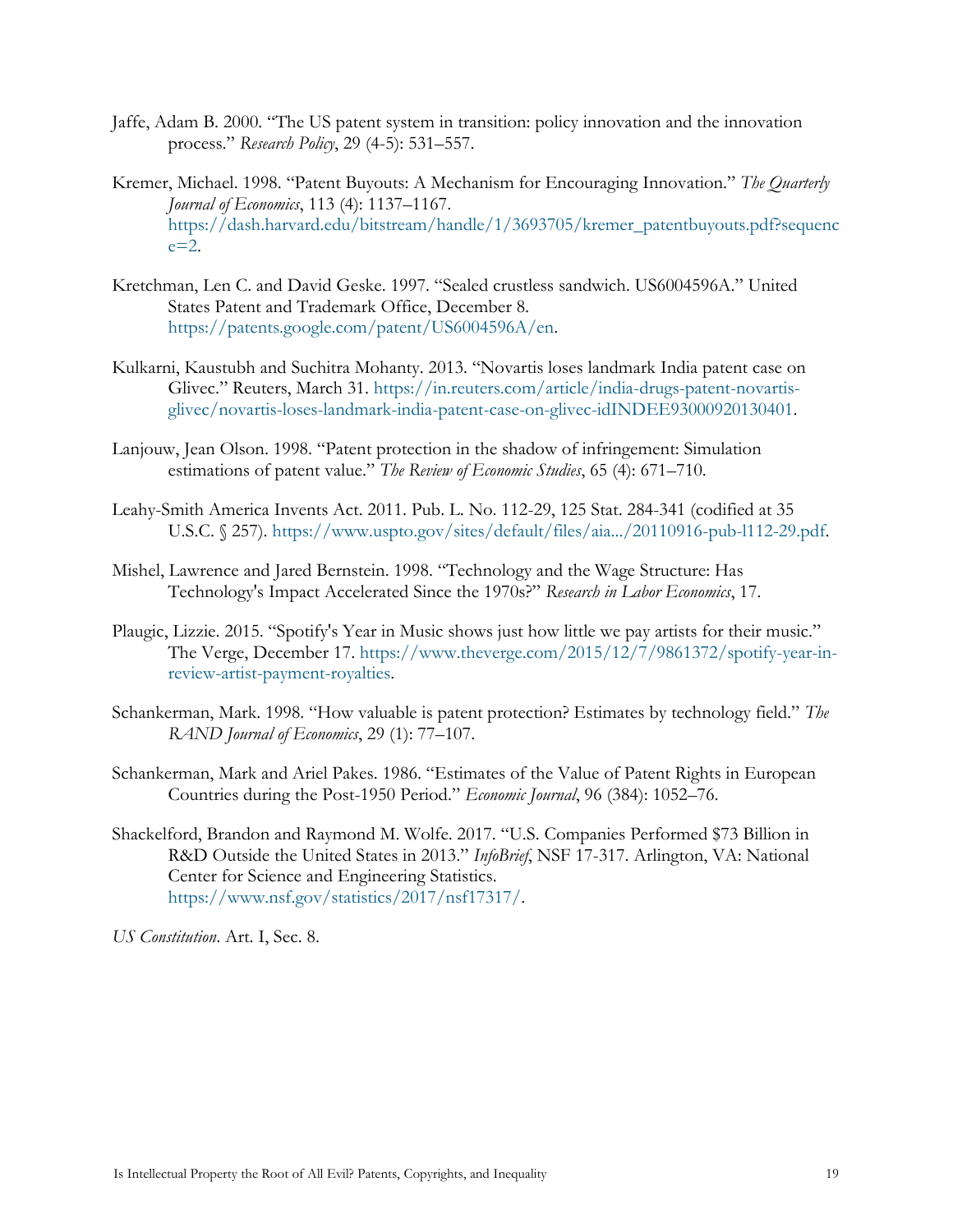#### **TABLE 1**

| Total Savings from Patent/Copyright Alternatives                      |                         |                   |
|-----------------------------------------------------------------------|-------------------------|-------------------|
| (billions of 2018 dollars)                                            |                         |                   |
|                                                                       | <b>Current Spending</b> | Potential Savings |
| Prescription drugs (2.4.5U Line 121)                                  | \$426.6                 | \$315.5           |
| Other medical products (2.4.5U Line 119)                              | \$78.1                  | \$39.1            |
| Computers and other information processing equipment (2.4.5U Line 46) | \$139.1                 | \$83.5            |
|                                                                       |                         |                   |
| Recorded music and video material (2.4.5U Line 42)                    | \$16.6                  | \$13.3            |
| Educational Books (2.4.5U Line 67)                                    | \$11.4                  | \$8.0             |
| Recreational books (part of 90) (2.4.5U Line 58)                      | \$21.9                  | \$11.0            |
| Newspapers and periodicals (2.4.5U Line 141)                          | \$50.0                  | \$40.0            |
| Motion pictures (2.4.5U Line 210)                                     | \$17.6                  | \$14.1            |
| Cable and satellite television and radio services (Line 215)          | \$97.1                  | \$77.7            |
|                                                                       |                         |                   |
| Computers and peripheral equipment (5.5.5U Line 4)                    | \$121.2                 | \$72.7            |
| Communication equipment (5.5.5U Line 5)                               | \$133.7                 | \$80.2            |
|                                                                       |                         |                   |
| Nonmedical instruments (5.5.5U Line 9)                                | \$42.4                  | \$25.4            |
| Medical equipment and instruments (5.5.5U Line 6)                     | \$94.0                  | \$47.0            |
|                                                                       |                         |                   |

#### **Total \$827.4**

Source and notes: Bureau of Economic Analysis (2018), NIPA Tables 2.4.5U, 5.5.5U and author's calculations, see text.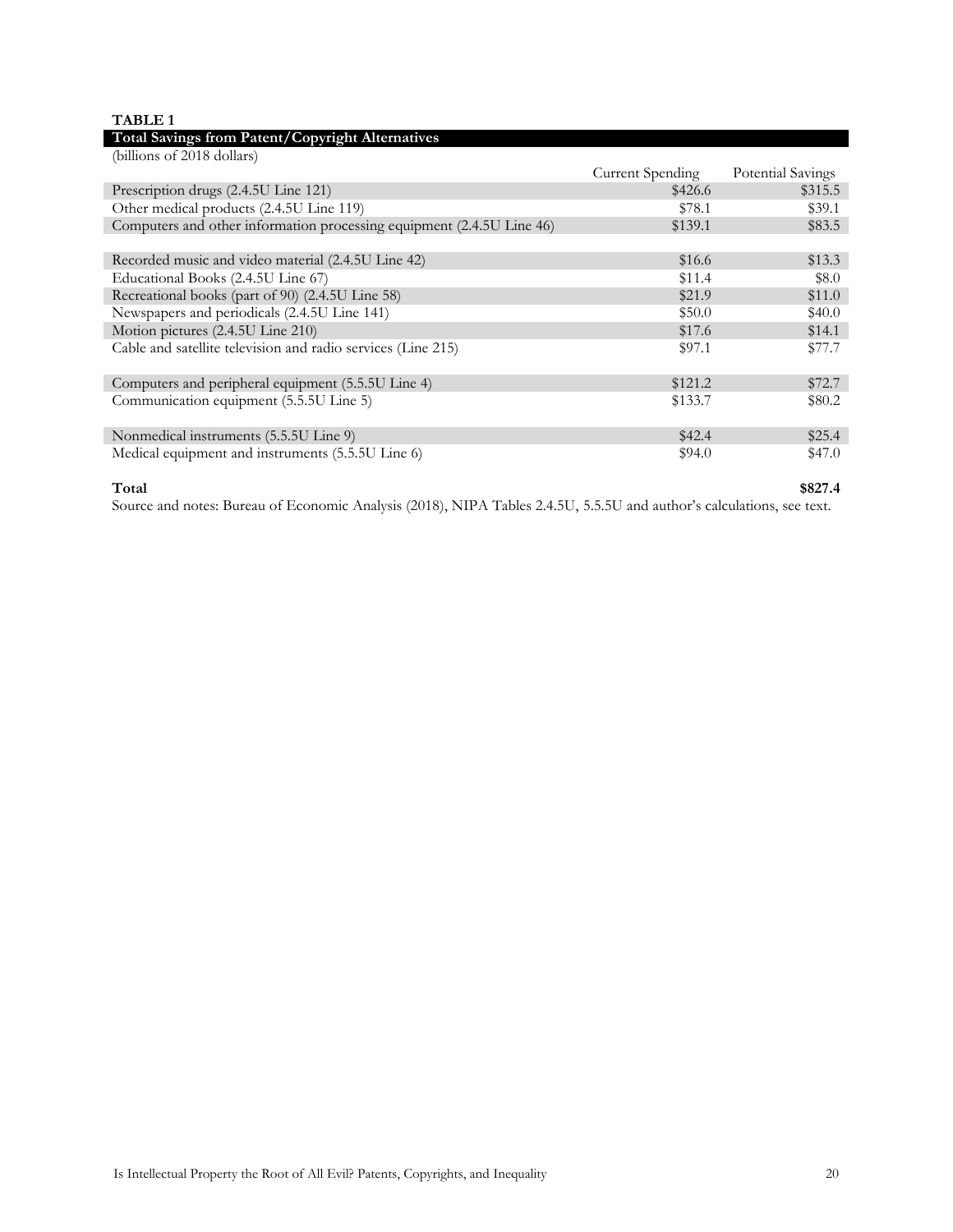| <b>TABLE 2</b> |                            |                               |                      |        |                         |                          |
|----------------|----------------------------|-------------------------------|----------------------|--------|-------------------------|--------------------------|
|                | The World's Billionaires   |                               |                      |        |                         |                          |
|                | (billions of 2017 dollars) |                               |                      |        |                         |                          |
| <b>US Rank</b> | World Rank                 | Name                          | Net Worth            | Age    | Source                  | IP Dependent?            |
| 1              | 1                          | Jeff Bezos                    | \$112 B              | 54     | Amazon                  | ?                        |
| $\overline{2}$ | 2                          | <b>Bill Gates</b>             | \$90 B               | 62     | Microsoft               | Y                        |
| 3              | 3                          | Warren Buffett                | \$84 B               | $88\,$ | Berkshire Hathaway      | $\mathbb N$              |
| $\overline{4}$ | 5                          | Mark Zuckerberg               | \$71 B               | 34     | Facebook                | $\mathbf Y$              |
| 5              | 8                          | Charles Koch                  | \$60 B               | 82     | Koch Industries         | ${\bf N}$                |
| 5              | 8                          | David Koch                    | \$60 B               | 78     | Koch Industries         | ${\bf N}$                |
| 7              | 10                         | Larry Ellison                 | \$58.5 B             | 74     | software                | Y                        |
| 8              | 11                         | Michael Bloomberg             | \$50 B               | 76     | <b>Bloomberg LP</b>     | $\mathbf Y$              |
| 9              | 12                         | Larry Page                    | \$48.8 B             | 45     | Google                  | \$.                      |
| 10             | 13                         | Sergey Brin                   | \$47.5 B             | 45     | Google                  | Ç.                       |
| 11             | 14                         | Jim Walton                    | \$46.4 B             | 70     | Walmart                 | $\mathbb N$              |
| 12             | 15                         | S. Robson Walton              | \$46.2 B             | 73     | Walmart                 | $\mathbf N$              |
| 13             | 16                         | Alice Walton                  | \$46 B               | 68     | Walmart                 | $\mathbf N$              |
| 14             | 21                         | Sheldon Adelson               | \$38.5 B             | 85     | casinos                 | ${\bf N}$                |
| 15             | 22                         | Steve Ballmer                 | \$38.4 B             | 62     | Microsoft               | Y                        |
| 16             | 28                         | Phil Knight                   | \$29.6 B             | 80     | Nike                    | $\mathbf N$              |
| 17             | 34                         | Jacqueline Mars               | \$23.6 B             | 78     | candy, pet food         | $\mathbf N$              |
| 17             | 34                         | John Mars                     | \$23.6 B             | $82\,$ | candy, pet food         | ${\bf N}$                |
| 19             | 39                         | Michael Dell                  | \$22.7 B             | 53     | Dell computers          | $\mathbf Y$              |
| 20             | 44                         | Paul Allen                    | \$21.7 B             | 65     | Microsoft, investments  | $\mathbf Y$              |
| 21             | 47                         | Thomas Peterffy               | \$20.3 B             | 73     | discount brokerage      | $\mathbb N$              |
| 22             | 48                         | Len Blavatnik                 | \$20.2 B             | 61     | diversified             | ${\bf N}$                |
| 23             | 52                         | James Simons                  | \$20 B               | $80\,$ | hedge funds             | $\mathbb N$              |
| 24             | 54                         | Elon Musk                     | \$19.9 B             | 47     | Tesla Motors            | ${\bf N}$                |
| 25             | 58                         |                               |                      |        |                         | $\mathbf Y$              |
| 26             | 67                         | Laurene Powell Jobs           | \$18.8 B<br>\$17.7 B | 54     | Apple, Disney           | ${\bf N}$                |
| 27             |                            | Ray Dalio<br>Carl Icahn       |                      | 69     | hedge funds             |                          |
|                | 73                         |                               | \$16.8 B             | 82     | investments             | ${\bf N}$<br>${\bf N}$   |
| 28<br>29       | 80                         | Donald Bren                   | \$16.3 B             | 86     | real estate             |                          |
|                | 83                         | Abigail Johnson               | \$15.9 B             | 56     | money management        | $\mathbb N$<br>${\bf N}$ |
| 30             | 83                         | Lukas Walton                  | \$15.9 B             | 31     | Walmart                 | $\mathbf Y$              |
| 31<br>32       | 94                         | Rupert Murdoch<br>Harold Hamm | \$15 B               | 87     | newspapers, TV network  | $\mathbf N$              |
| 33             | 100                        |                               | \$14.1 B             | 72     | oil & gas               |                          |
|                | 102                        | Steve Cohen                   | \$14 B               | 62     | hedge funds             | $\mathbb N$              |
| 33             | 102                        | Dustin Moskovitz              | \$14 B               | 34     | Facebook                | $\mathbf Y$              |
| 35             | 106                        | Charles Ergen                 | \$13.4 B             | 65     | satellite TV            | ç.                       |
| 35             | 106                        | Eric Schmidt                  | \$13.4 B             | 63     | Google                  | Y                        |
| $37\,$         | 108                        | Philip Anschutz               | \$13 B               | 78     | investments             | ${\bf N}$                |
| $37\,$         | 108                        | Jim Kennedy                   | \$13 B               | $70\,$ | media                   | $\mathbf Y$              |
| $37\,$         | 108                        | Blair Parry-Okeden            | \$13 B               | 68     | media                   | Y                        |
| 40             | 113                        | Leonard Lauder                | \$12.9 B             | $81\,$ | Estee Lauder            | ${\bf N}$                |
| 41             | 117                        | Stephen Schwarzman            | \$12.6B              | 71     | investments             | N                        |
| $42\,$         | 121                        | Donald Newhouse               | \$12.3 B             | 89     | media                   | $\mathbf Y$              |
| 43             | 132                        | Andrew Beal                   | \$11.6 B             | 65     | banks, real estate      | ${\bf N}$                |
| 44             | 134                        | John Menard, Jr.              | \$11.5 B             | 78     | home improvement stores | ${\bf N}$                |
| 45             | 138                        | David Tepper                  | \$11B                | 60     | hedge funds             | ${\bf N}$                |
| 46             | 145                        | Pierre Omidyar                | $\$10.5$ B           | 51     | eBay                    | ${\bf N}$                |
| 47             | 152                        | Ronald Perelman               | \$9.8 B              | 75     | leveraged buyouts       | N                        |
| 48             | 154                        | Micky Arison                  | \$9.7 B              | 69     | Carnival Cruises        | ${\bf N}$                |
| 49             | 158                        | Thomas Frist, Jr.             | \$9.6 B              | $80\,$ | health care             | ${\bf N}$                |
| $50\,$         | 162                        | Charles Schwab                | \$9.4 B              | $81\,$ | discount brokerage      | ${\bf N}$                |
| 51             | 164                        | Herbert Kohler, Jr.           | \$9.3 B              | 79     | plumbing fixtures       | ${\bf N}$                |
| 52             | 170                        | Jan Koum                      | \$9.1 B              | $42\,$ | WhatsApp                | $\mathbf Y$              |
| 53             | 172                        | James Goodnight               | \$9 B                | $75\,$ | software                | $\mathbf Y$              |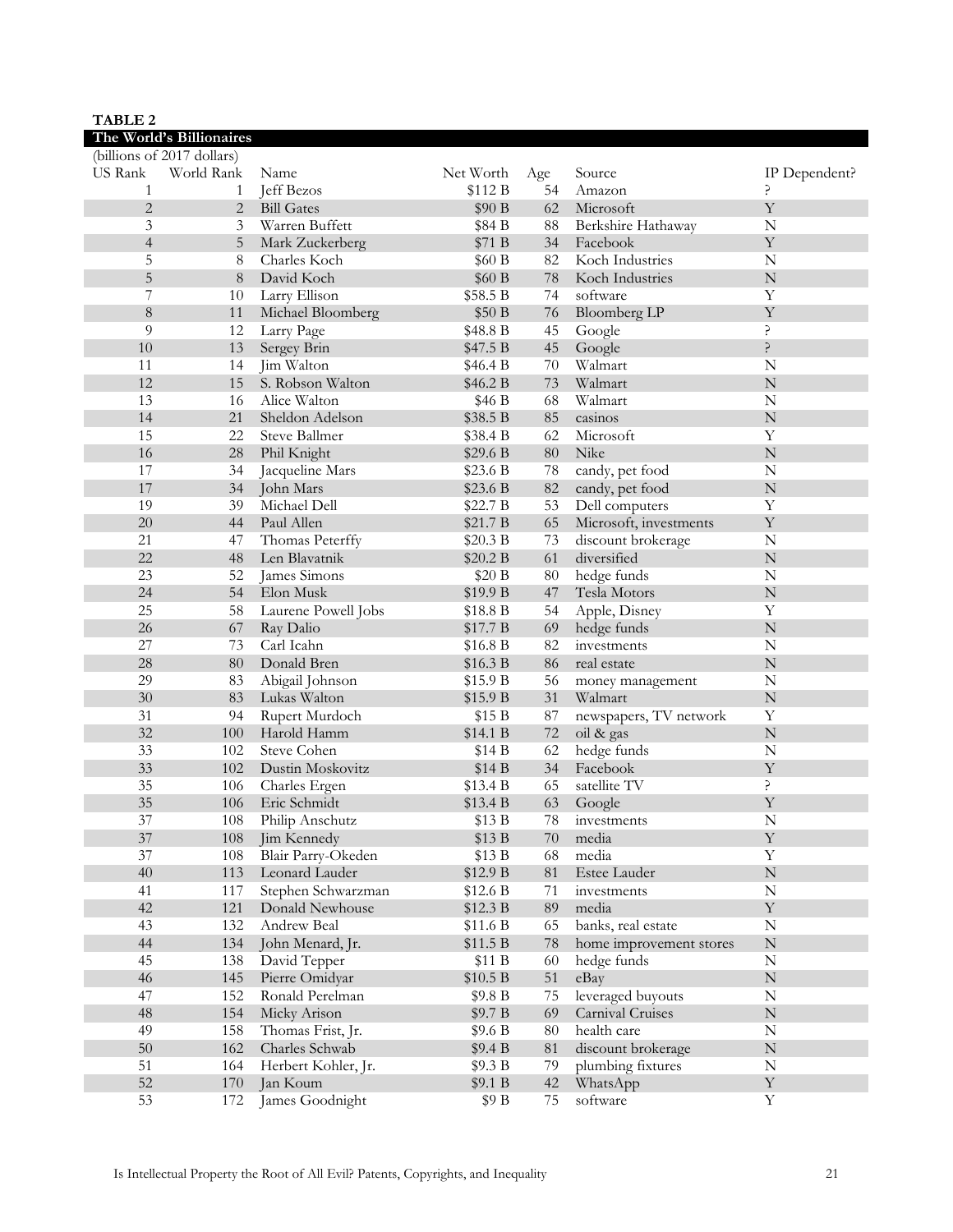| <b>TABLE 2</b>             |            |                           |           |                   |                       |               |
|----------------------------|------------|---------------------------|-----------|-------------------|-----------------------|---------------|
| The World's Billionaires   |            |                           |           |                   |                       |               |
| (billions of 2017 dollars) |            |                           |           |                   |                       |               |
| US Rank                    | World Rank | Name                      | Net Worth | Age               | Source                | IP Dependent? |
| 53                         | 172        | Ken Griffin               | \$9 B     | 49                | hedge funds           | ${\bf N}$     |
| 55                         | 178        | James Chambers            | \$8.7 B   | 61                | media                 | Y             |
| 55                         | 178        | Katharine Rayner          | \$8.7 B   | 73                | media                 | $\mathbf Y$   |
| 55                         | 178        | Margaretta Taylor         | \$8.7 B   | 76                | media                 | Y             |
| 58                         | 181        | Gordon Moore              | \$8.5 B   | 89                | Intel                 | $\mathbf Y$   |
| 59                         | 183        | <b>Stanley Kroenke</b>    | \$8.3 B   | $71\,$            | sports, real estate   | ${\bf N}$     |
| 60                         | 186        | John Malone               | \$8.1 B   | $77\,$            | cable television      | $\mathbf Y$   |
| 61                         | 190        | Carl Cook                 | \$8 B     | 56                | medical devices       | Y             |
| 61                         | 190        | David Geffen              | \$8 B     | 75                | movies, record labels | $\mathbf Y$   |
| 61                         | 190        | George Soros              | \$8 B     | $88\,$            | hedge funds           | ${\bf N}$     |
| 61                         | 196        | Edward Johnson, III.      | \$7.9 B   | $88\,$            | money management      | ${\bf N}$     |
| 65                         | 198        | David Duffield            | \$7.8 B   | 77                | business software     | Y             |
| 65                         | 198        | George Kaiser             | \$7.8 B   | 76                | oil & gas, banking    | ${\bf N}$     |
| 65                         | 198        | Patrick Soon-Shiong       | \$7.8 B   | 66                | pharmaceuticals       | Y             |
| 68                         | 205        | Stephen Ross              | \$7.6 B   | 78                | real estate           | $\mathbf N$   |
| 69                         | 207        | Pauline MacMillan Keinath | \$7.4 B   | 84                | Cargill               | ${\bf N}$     |
| 70                         | 211        | Eli Broad                 | \$7.3 B   | 85                | investments           | ${\bf N}$     |
| 70                         | 211        | Sun Hongbin               | \$7.3 B   | 55                | real estate           | ${\bf N}$     |
| 70                         | 211        | Christy Walton            | \$7.3 B   | 69                | Walmart               | ${\bf N}$     |
| 73                         | 217        | Shahid Khan               | \$7.2 B   | 68                | auto parts            | ${\bf N}$     |
| 74                         | 222        | John Doerr                | \$7.1 B   | 67                | venture capital       | ${\bf N}$     |
| 75                         | 242        | David Green               | \$6.8 B   | 76                | retail                | ${\bf N}$     |
| 75                         | 242        | Hank & Doug Meijer        | \$6.8 B   | $\qquad \qquad -$ | supermarkets          | ${\bf N}$     |
| 76                         | 251        | Brian Acton               | \$6.6 B   | 46                | WhatsApp              | Y             |
| 76                         | 251        | Ann Walton Kroenke        | \$6.6 B   | 69                | Walmart               | ${\bf N}$     |
| 78                         | 261        | Leon Black                | \$6.5 B   | 67                | private equity        | ${\bf N}$     |
| 78                         | 261        | John Paulson              | \$6.5 B   | 62                | hedge funds           | $\mathbf N$   |
| 80                         | 265        | David Shaw                | \$6.4 B   | 67                | hedge funds           | ${\bf N}$     |
| 80                         | 265        | John A. Sobrato           | \$6.4 B   | 79                | real estate           | ${\bf N}$     |
| 82                         | 274        | Daniel Gilbert            | \$6.3 B   | 56                | Quicken Loans         | ${\bf N}$     |
| 83                         | 281        | Richard Kinder            | \$6.2 B   | $73\,$            | pipelines             | $\mathbf N$   |
| 83                         | 281        | Robert Kraft              | \$6.2 B   | 77                | New England Patriots  | ${\bf N}$     |
| 83                         | 281        | Ralph Lauren              | \$6.2 B   | $78\,$            | Ralph Lauren          | ${\bf N}$     |
| 86                         | 287        | Les Wexner                | \$6.1 B   | 80                | retail                | ${\bf N}$     |
| 87                         | 289        | Whitney MacMillan         | \$6 B     | $88\,$            | Cargill               | $\mathbf N$   |
| 88                         |            | 296 Marijke Mars          | \$5.9 B   |                   | 54 candy, pet food    | ${\bf N}$     |
| 88                         | 296        | Pamela Mars               | \$5.9 B   | 58                | candy, pet food       | $\mathbf N$   |
| 88                         | 296        | Valerie Mars              | \$5.9 B   | 59                | candy, pet food       | N             |
| $88\,$                     | 296        | Victoria Mars             | \$5.9 B   | 61                | candy, pet food       | ${\bf N}$     |
| 92                         | 305        | Nancy Walton Laurie       | \$5.8 B   | 67                | Walmart               | N             |
| 92                         | 305        | Tom & Judy Love           | \$5.8 B   | $81\,$            | retail & gas stations | ${\bf N}$     |
| 92                         | 305        | Robert Rowling            | \$5.8 B   | 64                | investments           | N             |
| 92                         | 305        | Dennis Washington         | \$5.8 B   | 84                | construction, mining  | ${\bf N}$     |
| 96                         | 315        | David Sun                 | \$5.7 B   | 66                | computer hardware     | $\mathbf Y$   |
| 96                         | 315        | John Tu                   | \$5.7 B   | 77                | computer hardware     | $\mathbf Y$   |
| 98                         | 321        | Jen-Hsun Huang            | \$5.6 B   | 55                | semiconductors        | ?             |
| 98                         | 321        | Charles Johnson           | \$5.6 B   | 85                | money management      | ${\bf N}$     |
| 98                         | 321        | Jerry Jones               | \$5.6 B   | 75                | Dallas Cowboys        | N             |
| 98                         | 321        | Richard LeFrak            | \$5.6 B   | $73\,$            | real estate           | ${\bf N}$     |
| 98                         | 321        | Steven Rales              | \$5.6 B   | 67                | manufacturing         | ${\bf N}$     |

Source and notes: Dolan and Kroll (2018).